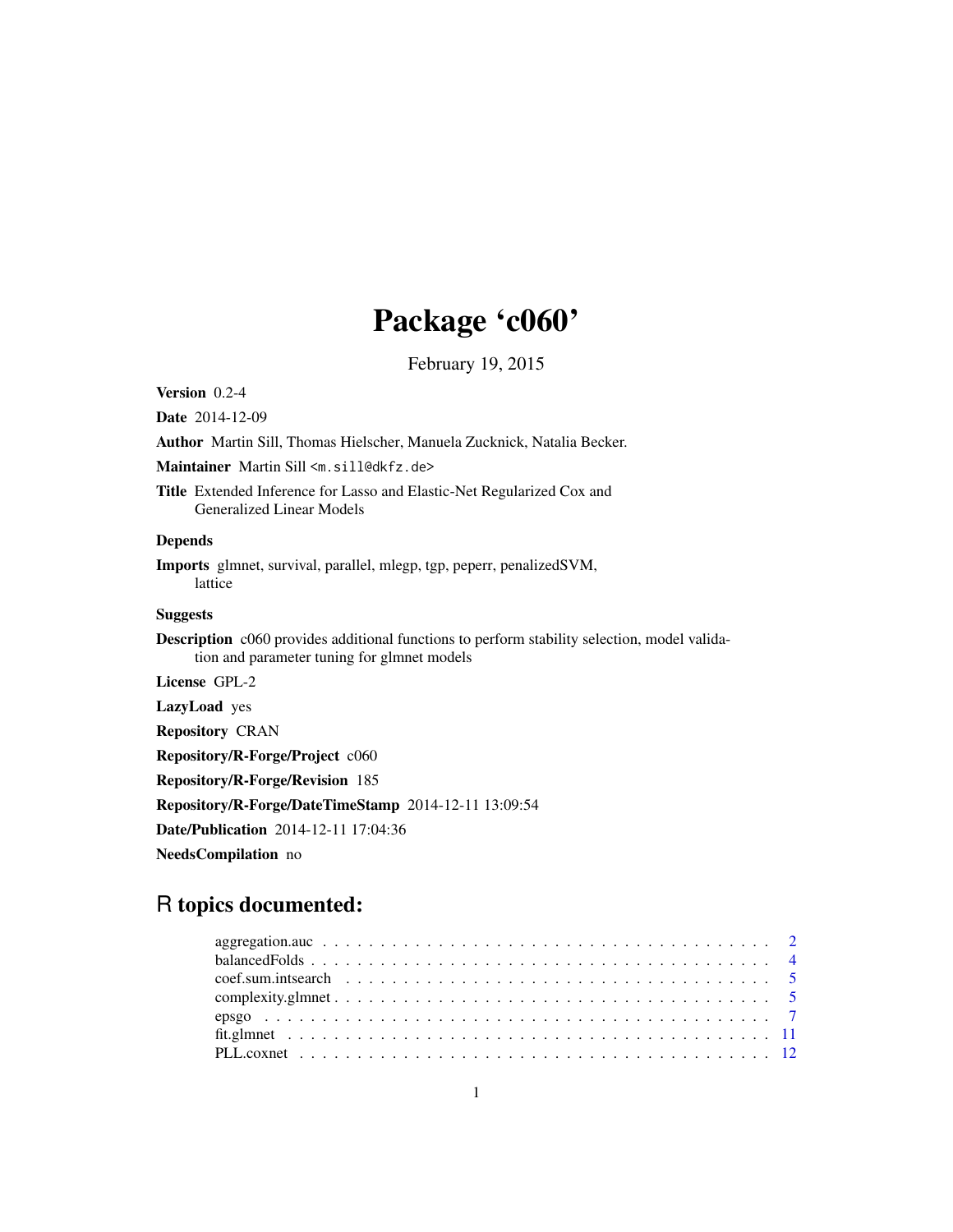# <span id="page-1-0"></span>2 aggregation.auc

| Index |  |
|-------|--|

aggregation.auc *Determine the area under the ROC curve for a fitted model*

# Description

Evaluate the area under the ROC curve for a fitted model on new data. To be used as argument aggregation.fun in peperr call.

#### Usage

```
aggregation.auc(full.data=NULL, response, x, model, cplx=NULL,
type=c("apparent", "noinf"), fullsample.attr = NULL, ...)
```
# Arguments

| full.data       | passed from peperr, but not used for calculation.                    |
|-----------------|----------------------------------------------------------------------|
| response        | vector of binary response.                                           |
| x               | n*p matrix of covariates.                                            |
| model           | model fitted as returned by a fit. fun, as used in a call to peperr. |
| cplx            | passed from peperr, but not necessary for calculation.               |
| type            | character.                                                           |
| fullsample.attr |                                                                      |
|                 | passed from peperr, but not necessary for calculation.               |
| $\cdots$        | additional arguments, passed to predict function.                    |

# Details

Area under the ROC curve is calculated based on internal glmnet:::auc function from package glmnet.

# Value

Scalar, indicating the area under the ROC curve.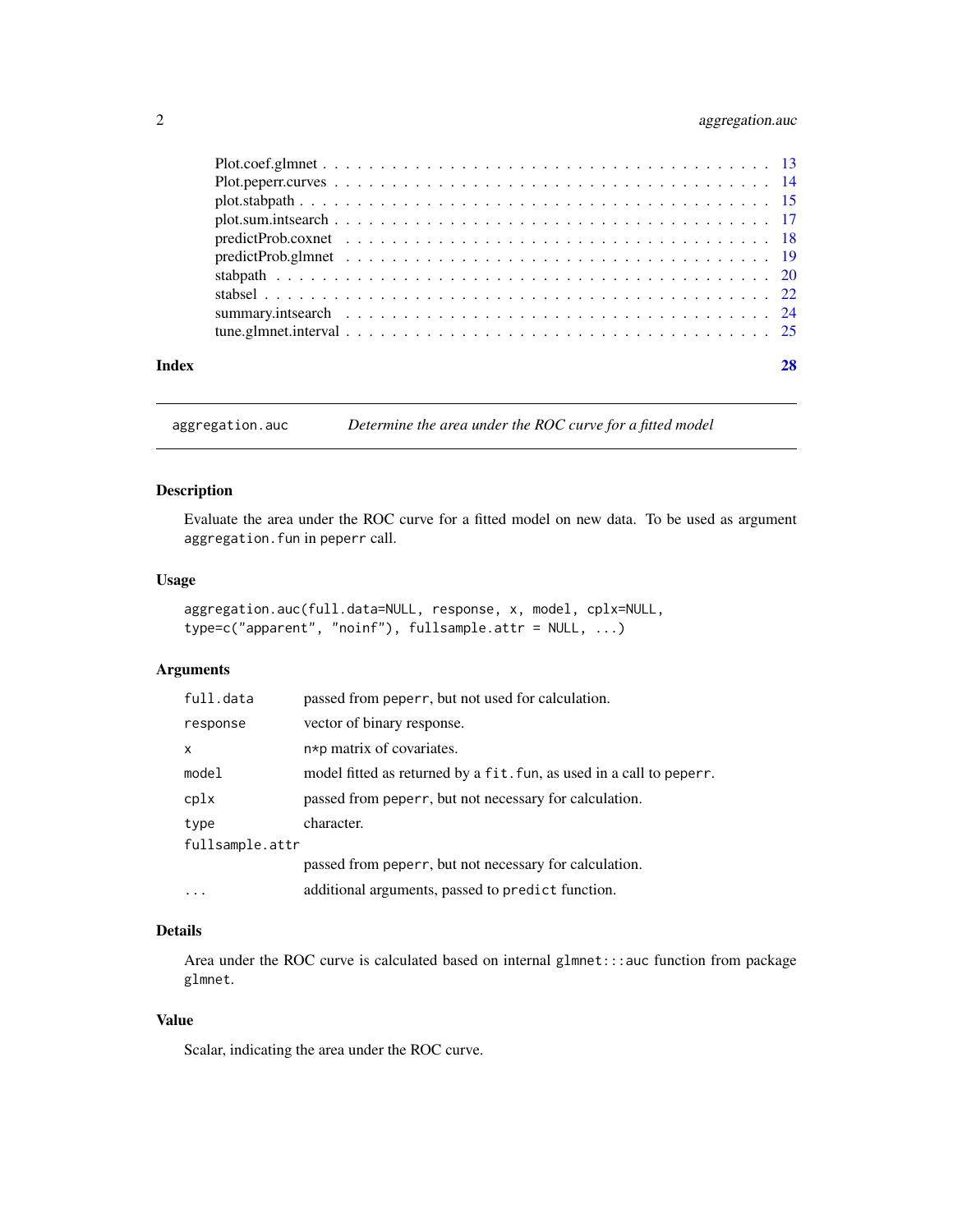# <span id="page-2-0"></span>aggregation.auc 3

# Author(s)

Thomas Hielscher \ <t.hielscher@dkfz.de>

#### See Also

[peperr](#page-0-0)

# Examples

```
## Not run:
# binomial model - classification
library(c060)
library(gridExtra)
library(ggplot2)
set.seed(0815)
x <- matrix(rnorm(100*20),100,20)
y <- sample(0:1,100,replace=TRUE)
peperr_obj <- peperr(response=y, x=x, fit.fun=fit.glmnet, args.fit=list(family="binomial"),
         complexity=complexity.glmnet, args.complexity=list(nfolds=10, family="binomial"),
           trace=F, RNG="fixed",seed=0815,
# aggregation.fun=c060:::aggregation.misclass,
# aggregation.fun=c060:::aggregation.brier,
           aggregation.fun=c060:::aggregation.auc,
           indices = resample.indices(n=nrow(x), sample.n = 100, method = "sub632"))tmp <- data.frame(grp="",error=unlist(peperr_obj$sample.error))
errs <- data.frame(error=c(perr(peperr_obj,"resample"),
         perr(peperr_obj,"632p"),perr(peperr_obj,"app"),
         perr(peperr_obj,"nullmodel")), col = c("red","blue","green","brown"),
         row.names=c("mean\nout-of-bag",".632plus","apparent","null model"))
p <- ggplot(tmp, aes(grp,error))
pg \langle -p + \text{geom\_boxplot}(\text{outlier}.\text{colour} = \text{rgb}(0, 0, 0, 0), \text{outlier}.\text{size=0}) +geom_jitter(position=position_jitter(width=.1)) +
         theme_bw() + scale_y_continuous("AUC") + scale_x_discrete("") +
         geom_hline(aes(yintercept=error, colour=col), data=errs, show_guide=T) +
         scale_colour_identity("error type", guide = "legend", breaks=errs$col,
         labels=rownames(errs)) +
         ggtitle("AUC \n in bootstrap samples ")
p2 <- ggplot(data.frame(complx=peperr_obj$sample.complexity), aes(x=complx))
pg2 \le -p2 + geom\_histogram(binwidth = 0.02, fill = "white", colour='black") +theme_bw()+ xlab(expression(lambda)) +
          ylab("frequency") +
          geom_vline(xintercept=peperr_obj$selected.complexity, colour="red") +
          ggtitle("Selected complexity \n in bootstrap samples") +
          ggplot2::annotate("text", x = 0.12, y = -0.5,label = "full data", colour="red", size=4)
```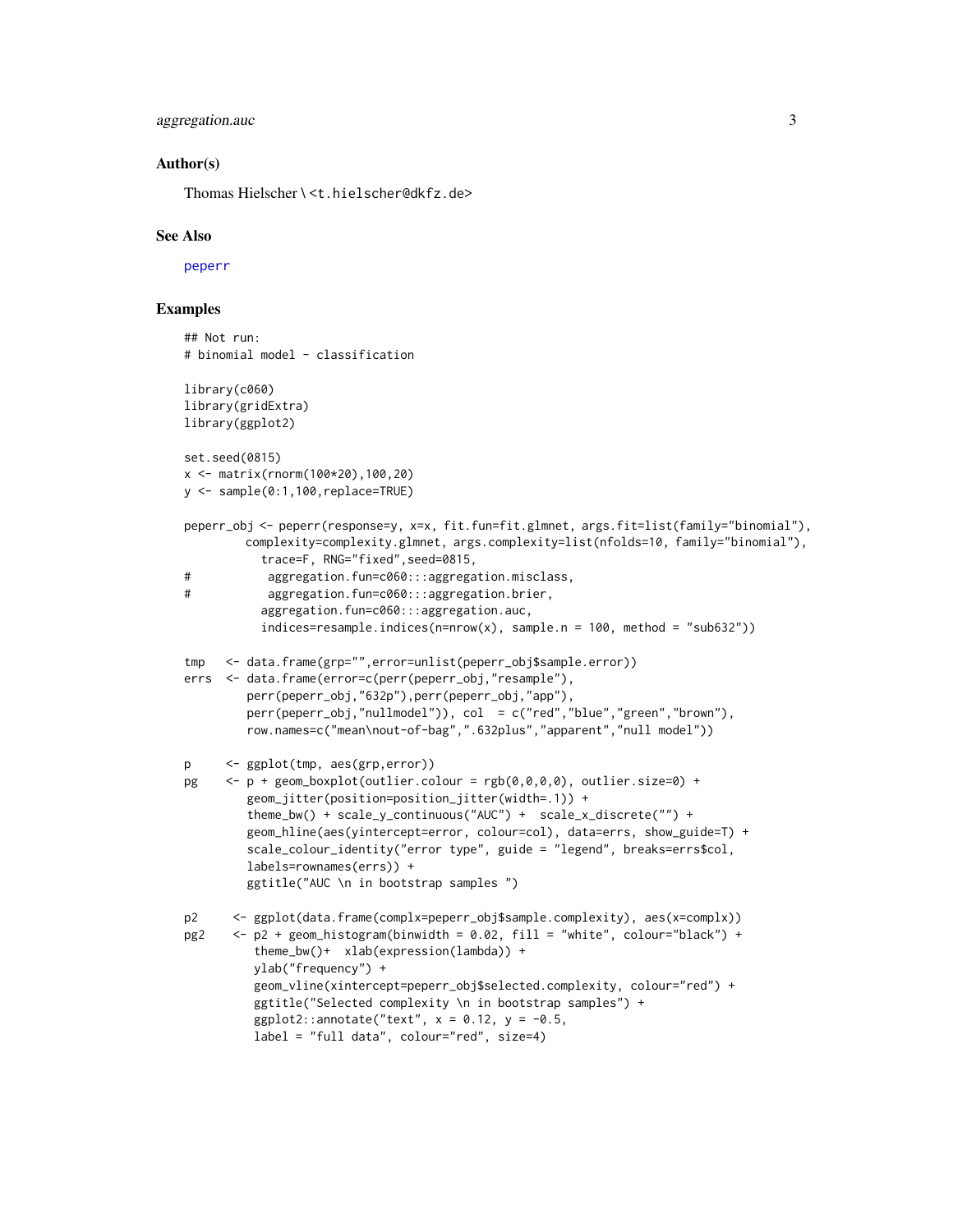```
grid.arrange(pg2, pg, ncol=2)
## End(Not run)
```
balancedFolds *Function producing stratified/ balanced folds for cross validation*

#### Description

Get balanced folds for cross validation, which are used for tuning penalization parameters

#### Usage

```
balancedFolds(class.column.factor, cross.outer)
```
## Arguments

| class.column.factor |                          |
|---------------------|--------------------------|
|                     | class labels of length n |
| cross.outer         | number of folds          |

#### Value

| permutated.cut |                                                            |
|----------------|------------------------------------------------------------|
|                | vector of length n, indicating the fold belongs to         |
| model          | model list                                                 |
|                | • alpha - optimal alpha                                    |
|                | • lambda - optimal lambda                                  |
|                | • nfolds - cross-validation's folds                        |
|                | • cvreg - cv. glmnet object for optimal alpha              |
|                | • fit - glmnet object for optimal alpha and optimal lambda |

#### Author(s)

Natalia Becker natalia.becker at dkfz.de

#### References

Sill M., Hielscher T., Becker N. and Zucknick M. (2014), *c060: Extended Inference with Lasso and Elastic-Net Regularized Cox and Generalized Linear Models, Journal of Statistical Software, Volume 62(5), pages 1–22.* <http://www.jstatsoft.org/v62/i05/>

#### See Also

[EPSGO](#page-0-0)

<span id="page-3-0"></span>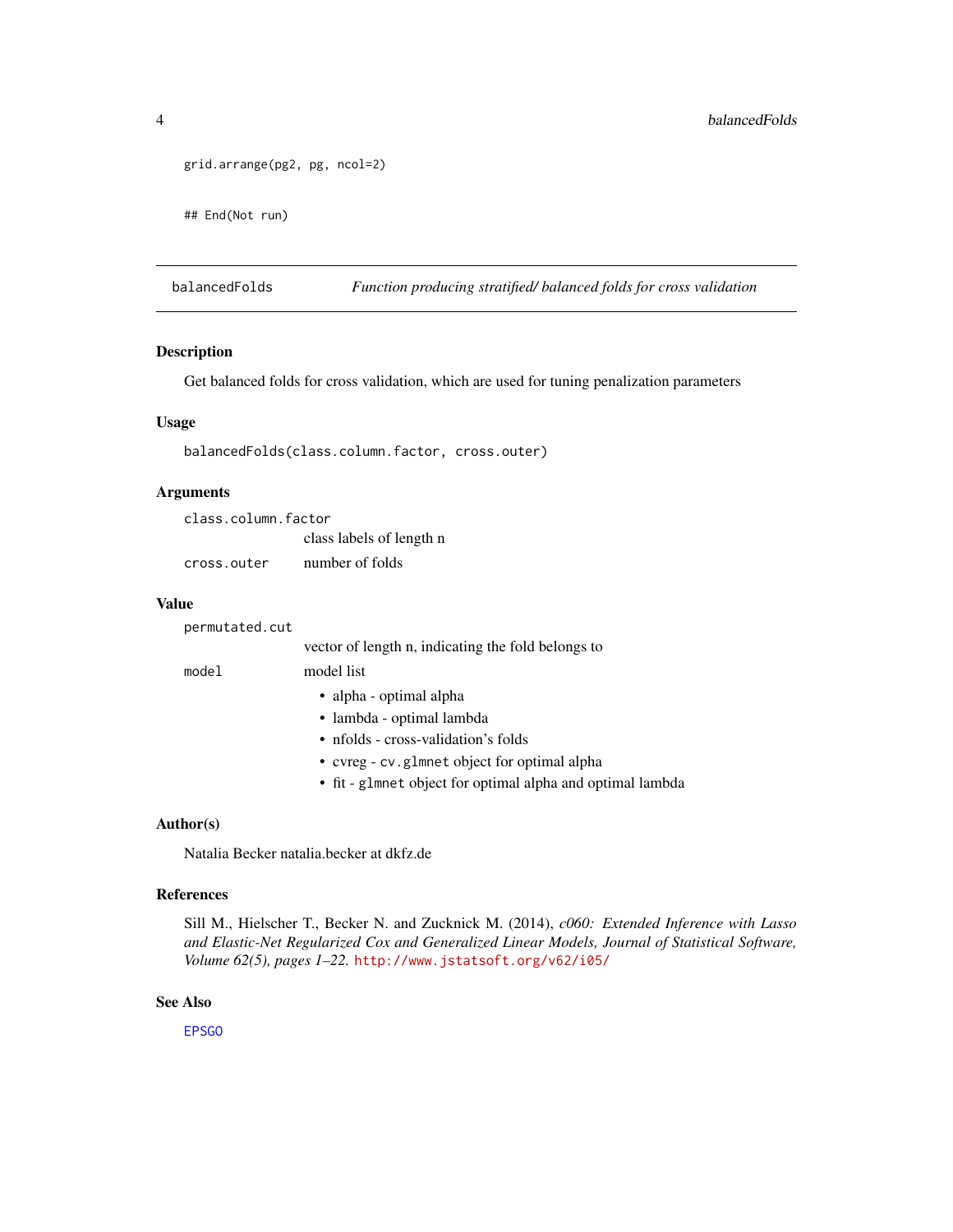<span id="page-4-0"></span>coef.sum.intsearch *Get coefficients for a model*

#### Description

Get coefficients for a model after applying interval search for tuning parameters

#### Usage

```
## S3 method for class 'sum.intsearch'
coef(object,...)
```
#### Arguments

| object | an object as returned by the function summary. intsearch. |
|--------|-----------------------------------------------------------|
| .      | additional argument(s)                                    |

# Value

named vector of non-zero coeficients for the optimal lambda

#### Author(s)

Natalia Becker \ <natalia.becker@dkfz.de>

# References

Sill M., Hielscher T., Becker N. and Zucknick M. (2014), *c060: Extended Inference with Lasso and Elastic-Net Regularized Cox and Generalized Linear Models, Journal of Statistical Software, Volume 62(5), pages 1–22.* <http://www.jstatsoft.org/v62/i05/>

# See Also

[EPSGO](#page-0-0), [summary.intsearch](#page-23-1),[plot.sum.intsearch](#page-16-1)

| complexity.glmnet | Interface for determination of penalty lambda in penalized regression |
|-------------------|-----------------------------------------------------------------------|
|                   | model via cross-validation                                            |

# Description

Determines the amount of shrinkage for a penalized regression model fitted by glmnet via crossvalidation, conforming to the calling convention required by argument complexity in peperr call.

#### Usage

```
complexity.glmnet(response, x, full.data, ...)
```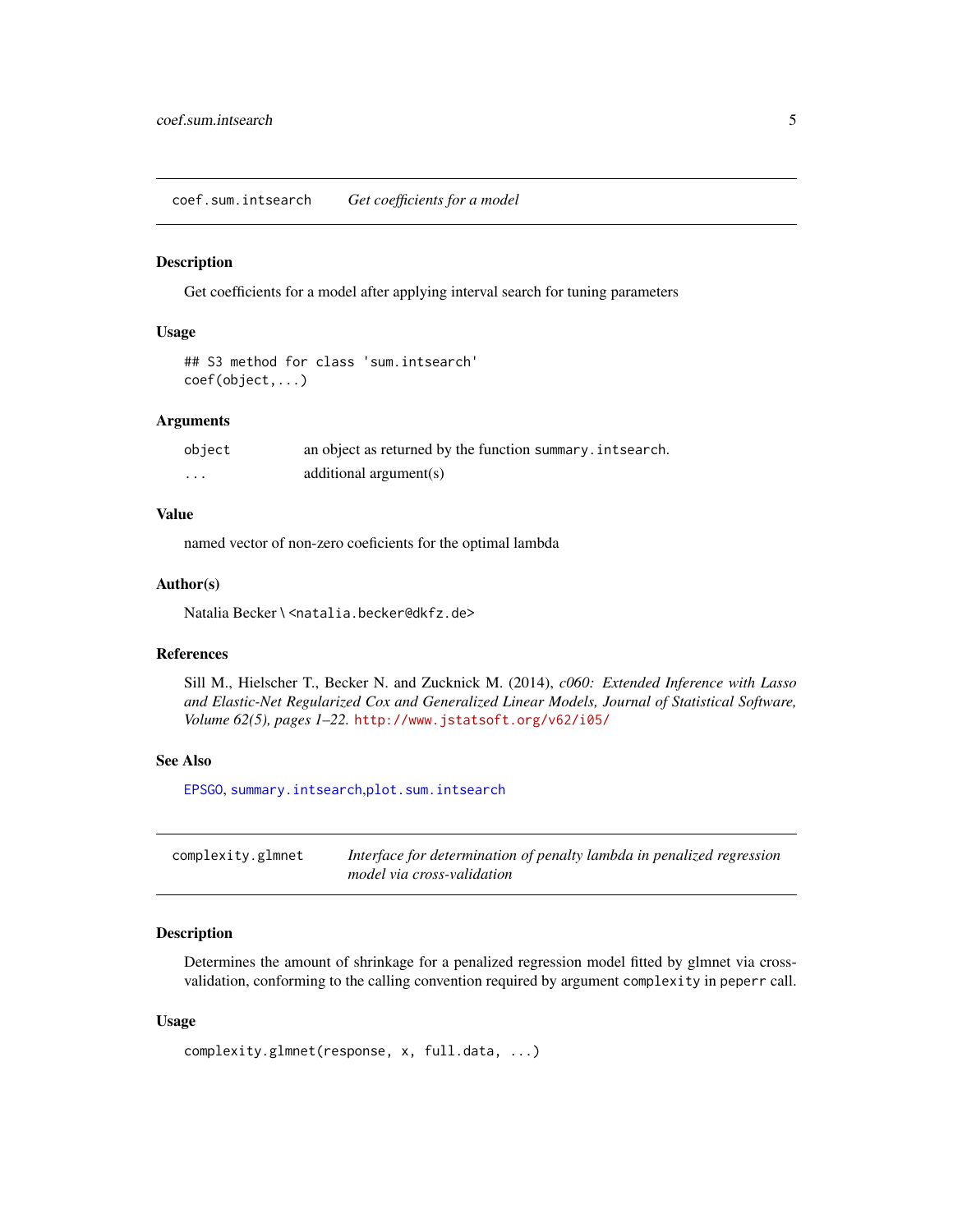#### <span id="page-5-0"></span>Arguments

| response     | a survival object (with Surv(time, status), or a binary vector with entries 0<br>and $1$ ). |
|--------------|---------------------------------------------------------------------------------------------|
| $\mathsf{x}$ | n*p matrix of covariates.                                                                   |
| full.data    | data frame containing response and covariates of the full data set.                         |
| $\ddotsc$    | additional arguments passed to cv. glmnet call such as family.                              |

#### Details

Function is basically a wrapper for cv.glmnet of package glmnet. A n-fold cross-validation (default n=10) is performed to determine the optimal penalty lambda. For Cox PH regression models the deviance based on penalized partial log-likelihood is used as loss function. For binary endpoints other loss functions are available as well (see type.measure). Deviance is default. Calling peperr, the default arguments of cv.glmnet can be changed by passing a named list containing these as argument args.complexity. Note that only penalized Cox PH (family="cox") and logistic regression models (family="binomial") are sensible for prediction error evaluation with package peperr.

# Value

Scalar value giving the optimal lambda.

#### Author(s)

Thomas Hielscher \ <t.hielscher@dkfz.de>

# References

Friedman, J., Hastie, T. and Tibshirani, R. (2008) *Regularization Paths for Generalized Linear Models via Coordinate Descent*, <http://www.stanford.edu/~hastie/Papers/glmnet.pdf> *Journal of Statistical Software, Vol. 33(1), 1-22 Feb 2010* <http://www.jstatsoft.org/v33/i01/>

Simon, N., Friedman, J., Hastie, T., Tibshirani, R. (2011) *Regularization Paths for Cox's Proportional Hazards Model via Coordinate Descent, Journal of Statistical Software, Vol. 39(5) 1-13* <http://www.jstatsoft.org/v39/i05/>

Porzelius, C., Binder, H., and Schumacher, M. (2009) *Parallelized prediction error estimation for evaluation of high-dimensional models, Bioinformatics, Vol. 25(6), 827-829.*

Sill M., Hielscher T., Becker N. and Zucknick M. (2014), *c060: Extended Inference with Lasso and Elastic-Net Regularized Cox and Generalized Linear Models, Journal of Statistical Software, Volume 62(5), pages 1–22.* <http://www.jstatsoft.org/v62/i05/>

# See Also

[peperr](#page-0-0), [cv.glmnet](#page-0-0)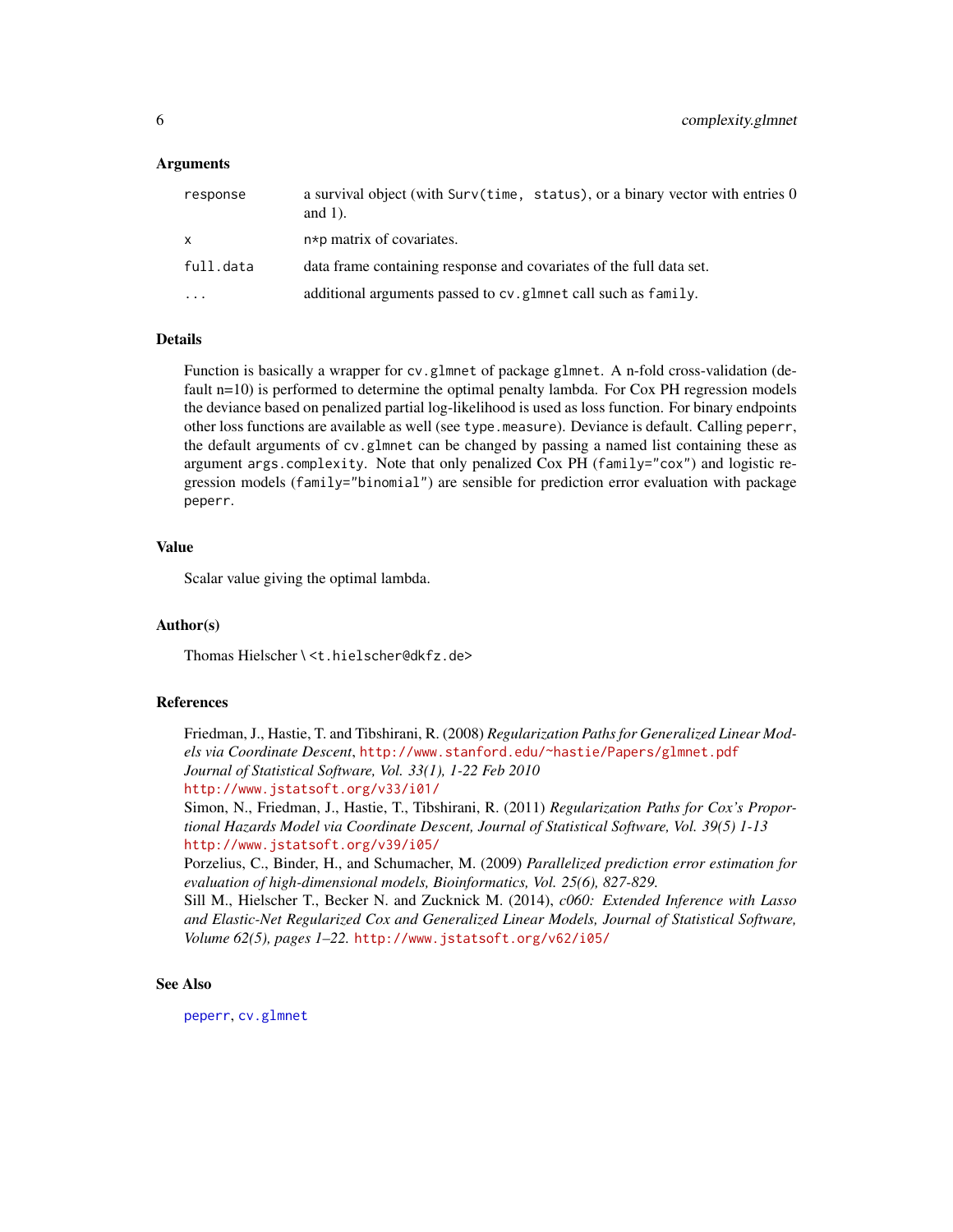#### Description

Finds an optimal solution for the Q.func function.

# Usage

```
epsgo(Q.func, bounds, round.n=5, parms.coding="none",
  fminlower=0, flag.find.one.min =FALSE,
  show=c("none", "final", "all"), N= NULL, maxevals = 500,
 pdf.name=NULL, pdf.width=12, pdf.height=12, my.mfrow=c(1,1),
  verbose=TRUE, seed=123, ... )
```
# Arguments

| Q.func            | name of the function to be minimized.                                                   |
|-------------------|-----------------------------------------------------------------------------------------|
| bounds            | bounds for parameters                                                                   |
| round.n           | number of digits after comma, default: 5                                                |
| parms.coding      | parmeters coding: none or log2, default: none.                                          |
| fminlower         | minimal value for the function Q.func, default is 0.                                    |
| flag.find.one.min |                                                                                         |
|                   | do you want to find one min value and stop? Default: FALSE                              |
| show              | show plots of DIRECT algorithm: none, final iteration, all iterations. Default:<br>none |
| Ν                 | define the number of start points, see details.                                         |
| maxevals          | the maximum number of DIRECT function evaluations, default: 500.                        |
| pdf.name          | pdf name                                                                                |
| pdf.width         | default: 12                                                                             |
| pdf.height        | default: 12                                                                             |
| my.mfrow          | default: $c(1,1)$                                                                       |
| verbose           | verbose? default: TRUE.                                                                 |
| seed              | seed                                                                                    |
| $\cdots$          | additional $argument(s)$                                                                |

# Details

if the number of start points (N) is not defined by the user, it will be defined dependent on the dimensionality of the parameter space. N=10D+1, where D is the number of parameters, but for high dimensional parameter space with more than 6 dimensions, the initial set is restricted to 65. However for one-dimensional parameter space the N is set to 21 due to stability reasons.

<span id="page-6-1"></span><span id="page-6-0"></span>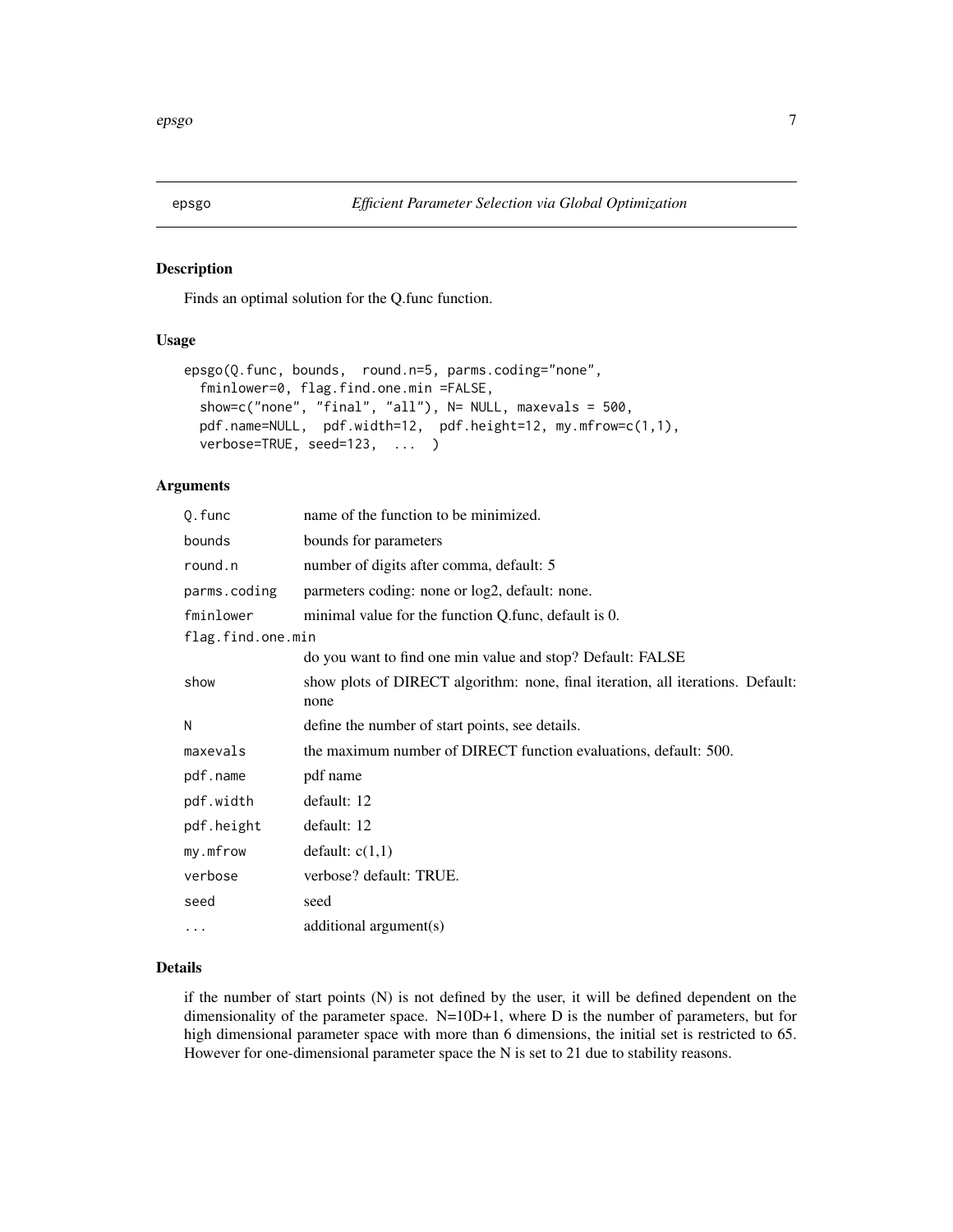The idea of EPSGO (Efficient Parameter Selection via Global Optimization): Beginning from an intial Latin hypercube sampling containing N starting points we train an Online GP, look for the point with the maximal expected improvement, sample there and update the Gaussian Process(GP). Thereby it is not so important that GP really correctly models the error surface of the SVM in parameter space, but that it can give a us information about potentially interesting points in parameter space where we should sample next. We continue with sampling points until some convergence criterion is met.

DIRECT is a sampling algorithm which requires no knowledge of the objective function gradient. Instead, the algorithm samples points in the domain, and uses the information it has obtained to decide where to search next. The DIRECT algorithm will globally converge to the maximal value of the objective function. The name DIRECT comes from the shortening of the phrase 'DIviding RECTangles', which describes the way the algorithm moves towards the optimum.

The code source was adopted from MATLAB originals, special thanks to Holger Froehlich.

# Value

| fmin        | minimal value of Q func on the interval defined by bounds. |
|-------------|------------------------------------------------------------|
| xmin        | corresponding parameters for the minimum                   |
| iter        | number of iterations                                       |
| neval       | number of visited points                                   |
| maxevals    | the maximum number of DIRECT function evaluations          |
| seed        | seed                                                       |
| bounds      | bounds for parameters                                      |
| Q.func      | name of the function to be minimized.                      |
| points.fmin | the set of points with the same fmin                       |
| Xtrain      | visited points                                             |
| Ytrain      | the output of Q func at visited points Xtrain              |
| gp.seed     | seed for Gaussian Process                                  |
| model.list  | detailed information of the search process                 |

#### Author(s)

Natalia Becker natalia.becker at dkfz.de

#### References

Froehlich, H. and Zell, A. (2005) "Effcient parameter selection for support vector machines in classification and regression via model-based global optimization" *In Proc. Int. Joint Conf. Neural Networks, 1431-1438* .

Sill M., Hielscher T., Becker N. and Zucknick M. (2014), *c060: Extended Inference with Lasso and Elastic-Net Regularized Cox and Generalized Linear Models, Journal of Statistical Software, Volume 62(5), pages 1–22.* <http://www.jstatsoft.org/v62/i05/>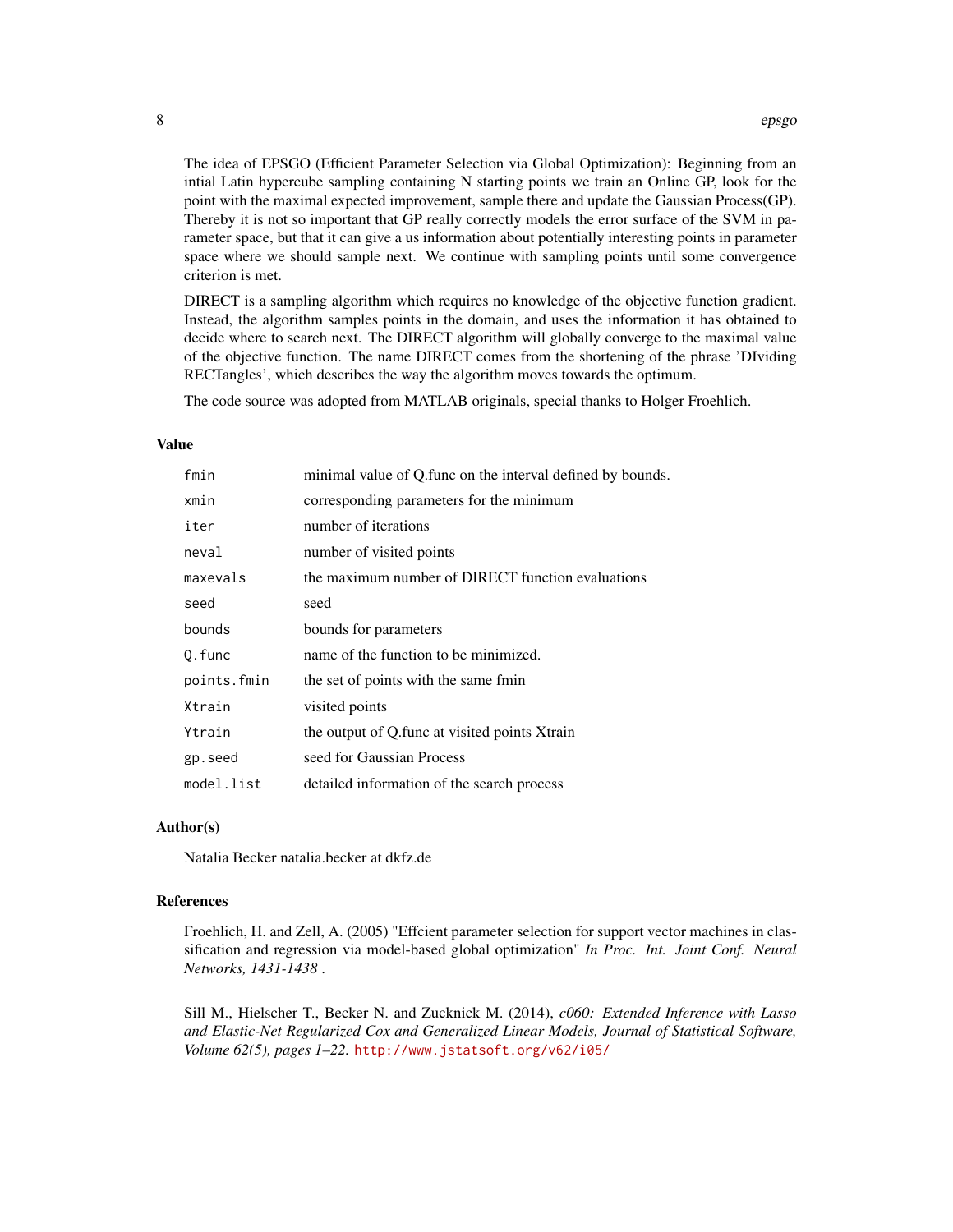#### epsgo 90 a.C. et al. et al. et al. et al. et al. et al. et al. et al. et al. et al. et al. et al. et al. et al

#### Examples

```
## Not run:
set.seed(1010)
n=1000;p=100
nzc=trunc(p/10)
x=matrix(rnorm(n*p),n,p)
beta=rnorm(nzc)
fx= x[,seq(nzc)] %*% beta
eps=rnorm(n)*5
y=drop(fx+eps)
px=exp(fx)
px=px/(1+px)
ly=rbinom(n=length(px),prob=px,size=1)
set.seed(1011)
nfolds = 10set.seed(1234)
foldid <- balancedFolds(class.column.factor=y.classes, cross.outer=nfolds)
# y - binomial
y.classes<-ifelse(y>= median(y),1, 0)
bounds <- t(data.frame(alpha=c(0, 1)))
colnames(bounds)<-c("lower","upper")
fit <- epsgo(Q.func="tune.glmnet.interval",
             bounds=bounds,
             parms.coding="none",
             seed = 1234.
             show="none",
             fminlower = -100,
             x = x, y = y.classes, family = "binomial",
             foldid = foldid,
             type.min = "lambda.1se",
             type.measure = "mse")
summary(fit)
# y - multinomial: low - low 25%, middle - (25,75)-quantiles, high - larger 75%.
y.classes<-ifelse(y <= quantile(y,0.25),1, ifelse(y >= quantile(y,0.75),3, 2))
bounds \leq t(data.frame(alpha=c(0, 1)))
colnames(bounds)<-c("lower","upper")
fit <- epsgo(Q.func="tune.glmnet.interval",
             bounds=bounds,
             parms.coding="none",
             seed = 1234,
             show="none",
             fminlower = -100,
             x = x, y = y. classes, family = "multinomial",
             foldid = foldid,
             type.min = "lambda.1se",
             type.measure = "mse")
```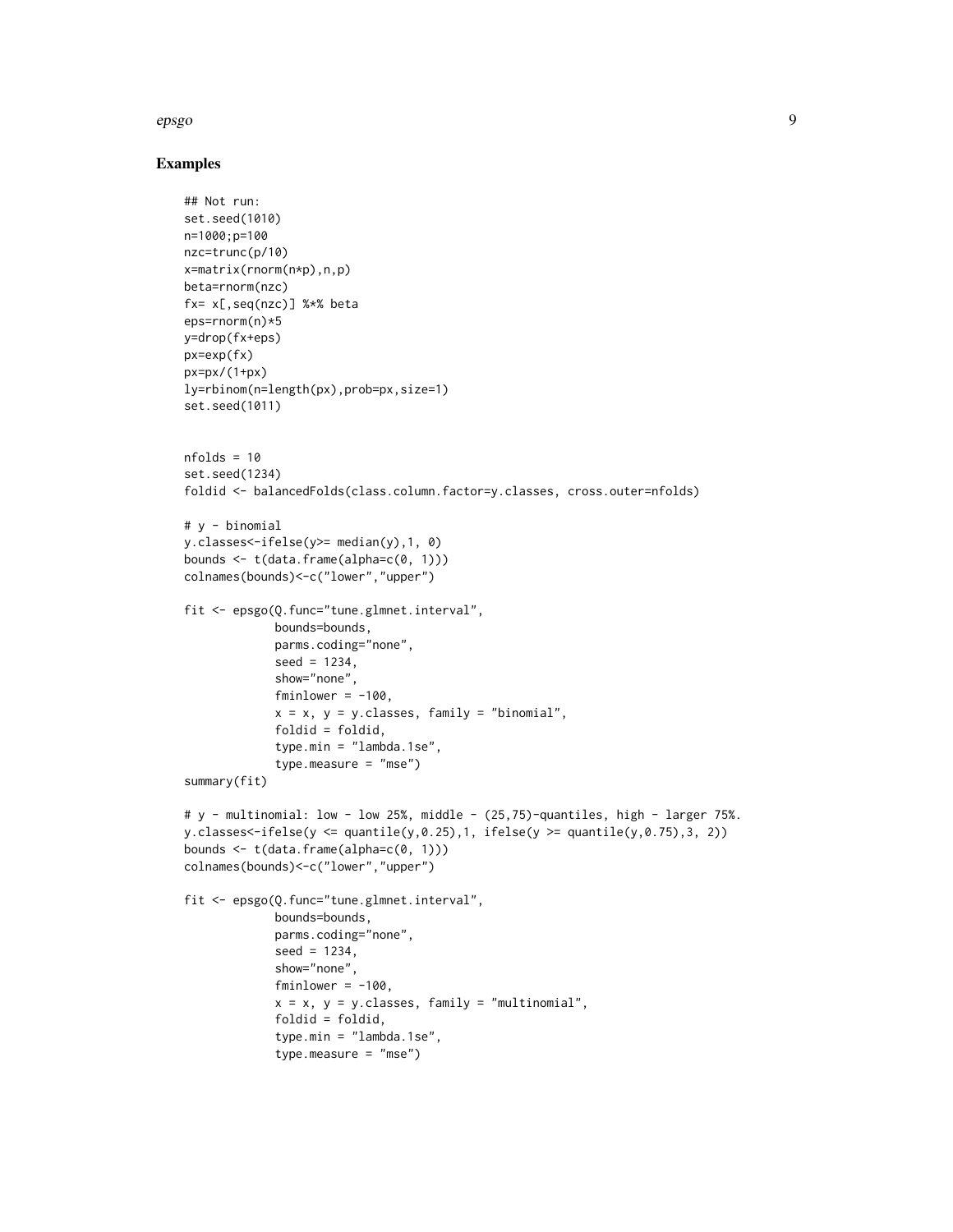```
summary(fit)
##poisson
N=500; p=20
nzc=5
x=matrix(rnorm(N*p),N,p)
beta=rnorm(nzc)
f = x[,seq(nzc)]
mu=exp(f)
y.classes=rpois(N,mu)
nfolds = 10
set.seed(1234)
foldid <- balancedFolds(class.column.factor=y.classes, cross.outer=nfolds)
fit <- epsgo(Q.func="tune.glmnet.interval",
             bounds=bounds,
             parms.coding="none",
             seed = 1234,
             show="none",
             fminlower = -100,
             x = x, y = y.classes, family = "poisson",
             foldid = foldid,
             type.min = "lambda.1se",
             type.measure = "mse")
summary(fit)
#gaussian
set.seed(1234)
x=matrix(rnorm(100*1000,0,1),100,1000)
y <- x[1:100,1:1000]%*%c(rep(2,5),rep(-2,5),rep(.1,990))
foldid \leq rep(1:10, each=10)
fit <- epsgo(Q.func="tune.glmnet.interval",
             bounds=bounds,
             parms.coding="none",
             seed = 1234,
             show="none",
             fminlower = -100,
             x = x, y = y, family = "gaussian",
             foldid = foldid,
             type.min = "lambda.1se",
             type.measure = "mse")
summary(fit)
# y - cox in vingette
## End(Not run)
```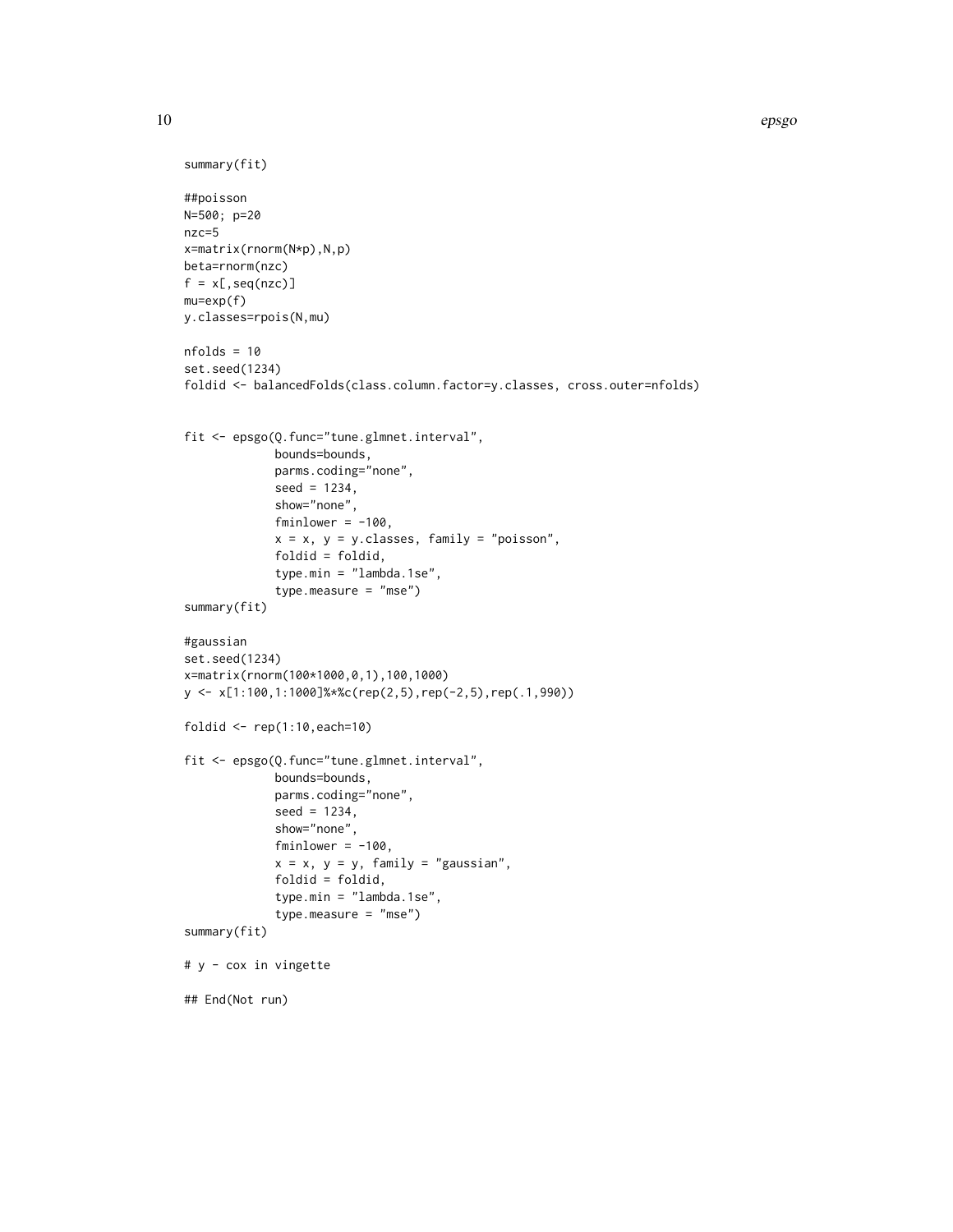<span id="page-10-0"></span>

#### Description

Interface for fitting penalized regression models for binary of survival endpoint using glmnet, conforming to the requirements for argument fit. fun in peperr call.

#### Usage

```
fit.glmnet(response, x, cplx, ...)
```
# Arguments

| response | a survival object (with Surv(time, status), or a binary vector with entries 0<br>and $1$ ). |
|----------|---------------------------------------------------------------------------------------------|
| X        | n*p matrix of covariates.                                                                   |
| cplx     | lambda penalty value.                                                                       |
| $\cdots$ | additional arguments passed to glmnet call such as family.                                  |

#### Details

Function is basically a wrapper for glmnet of package **glmnet**. Note that only penalized Cox PH  $(family="cox")$  and logistic regression models  $(family="binomial")$  are sensible for prediction error evaluation with package peperr.

#### Value

glmnet object

# Author(s)

Thomas Hielscher \ <t.hielscher@dkfz.de>

#### References

Friedman, J., Hastie, T. and Tibshirani, R. (2008) *Regularization Paths for Generalized Linear Models via Coordinate Descent*, <http://www.stanford.edu/~hastie/Papers/glmnet.pdf> *Journal of Statistical Software, Vol. 33(1), 1-22 Feb 2010*

#### <http://www.jstatsoft.org/v33/i01/>

Simon, N., Friedman, J., Hastie, T., Tibshirani, R. (2011) *Regularization Paths for Cox's Proportional Hazards Model via Coordinate Descent, Journal of Statistical Software, Vol. 39(5) 1-13* <http://www.jstatsoft.org/v39/i05/>

Porzelius, C., Binder, H., and Schumacher, M. (2009) *Parallelized prediction error estimation for evaluation of high-dimensional models, Bioinformatics, Vol. 25(6), 827-829.*

Sill M., Hielscher T., Becker N. and Zucknick M. (2014), *c060: Extended Inference with Lasso and Elastic-Net Regularized Cox and Generalized Linear Models, Journal of Statistical Software, Volume 62(5), pages 1–22.* <http://www.jstatsoft.org/v62/i05/>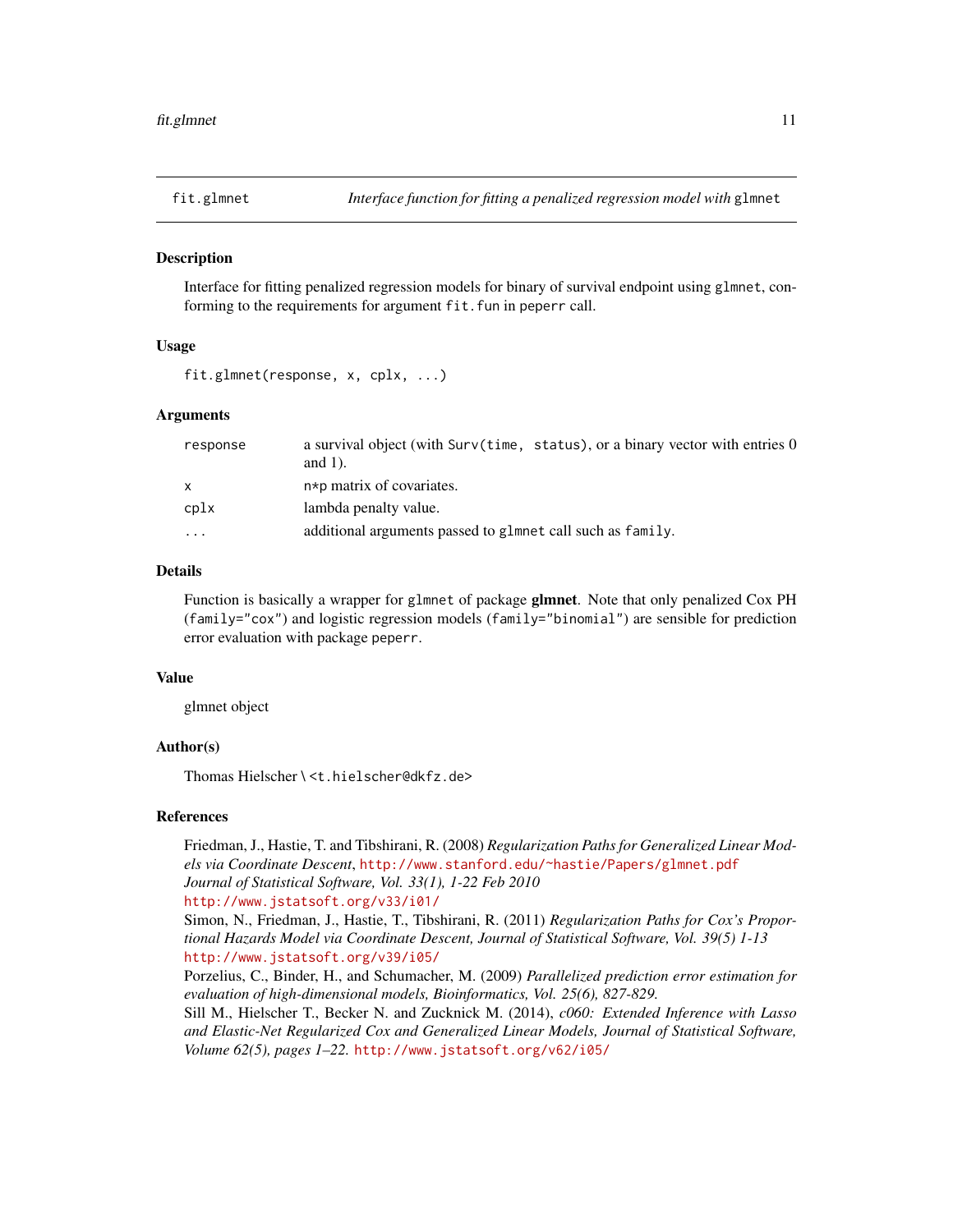# <span id="page-11-0"></span>See Also

[peperr](#page-0-0), [glmnet](#page-0-0)

PLL.coxnet *Predictive partial log-likelihood for glmnet Cox PH model fit*

# Description

Extracts the predictive partial log-likelihood from a glmnet Cox PH model fit.

# Usage

```
## S3 method for class 'coxnet'
PLL(object, newdata, newtime, newstatus, complexity, ...)
```
#### Arguments

| object     | fitted model of class coxnet.                        |
|------------|------------------------------------------------------|
| newdata    | n_new*p matrix of covariates.                        |
| newtime    | n new-vector of censored survival times.             |
| newstatus  | n_new-vector of survival status, coded with 0 and .1 |
| complexity | lambda penalty value.                                |
|            | additional arguments, not used.                      |

# Details

Used by function peperr, if function fit.glmnet and family="cox" is used for model fit, which gives a class coxnet object. This is basically a wrapper based on the coxnet.deviance function from package glmnet.

# Value

Vector of length n\_new

# Author(s)

Thomas Hielscher \ <t.hielscher@dkfz.de>

# References

Sill M., Hielscher T., Becker N. and Zucknick M. (2014), *c060: Extended Inference with Lasso and Elastic-Net Regularized Cox and Generalized Linear Models, Journal of Statistical Software, Volume 62(5), pages 1–22.* <http://www.jstatsoft.org/v62/i05/>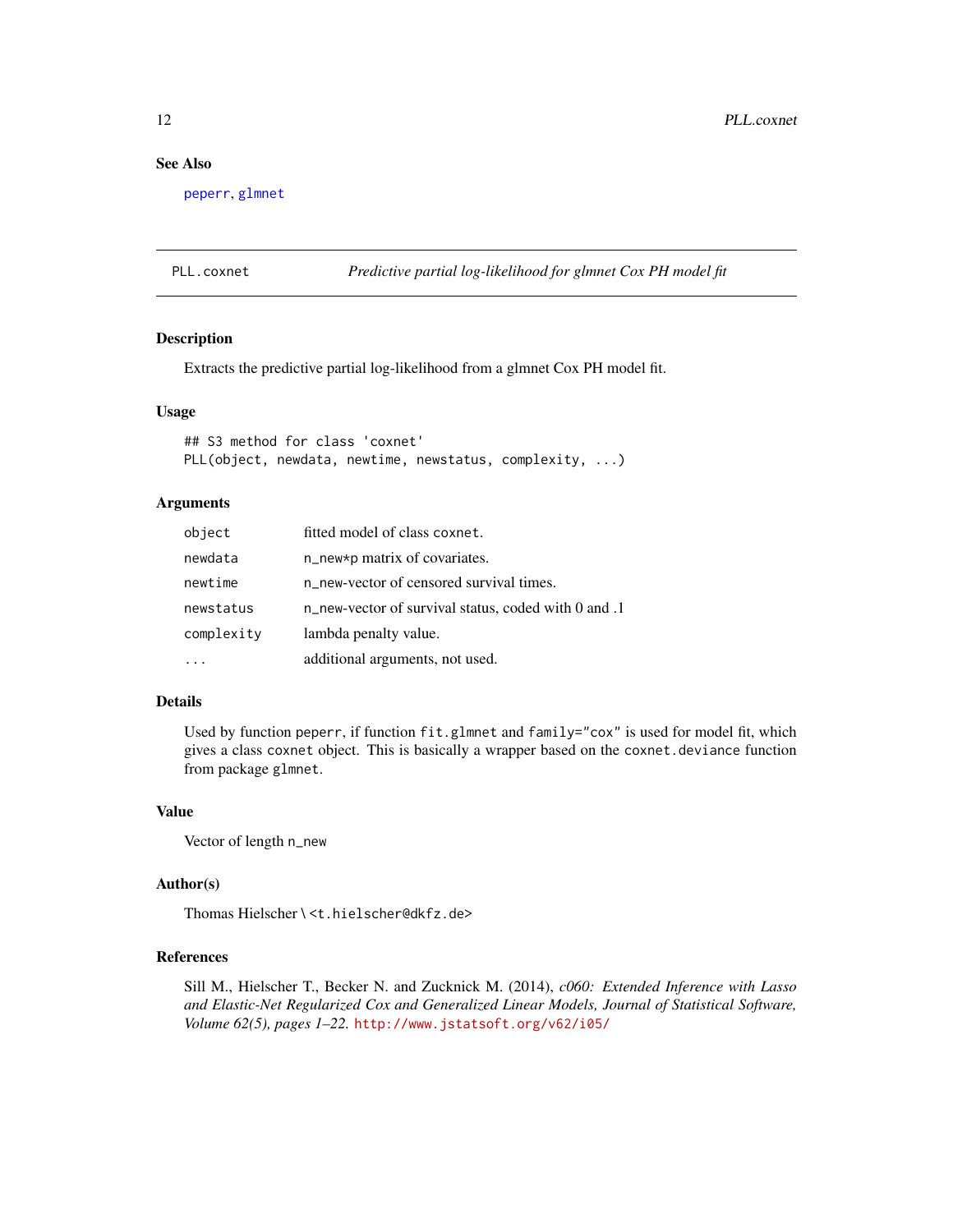<span id="page-12-0"></span>Plot.coef.glmnet *function to highlight the path of a pre-specified set of variables within the coefficient path*

#### Description

Creates several plots showing the coefficient path for the final model of a cv.glmnet fit and highlights the path of a pre-specified set of variables within the coefficient path.

# Usage

Plot.coef.glmnet(cvfit, betas)

#### Arguments

| cvfit | an object of class "cv.glmnet" as returned by the function cv.glmnet.      |
|-------|----------------------------------------------------------------------------|
| betas | a vector of names of variables; must be a subset of rownames(coef(cvfit)). |

# Value

a list of four objects

| stable | a vector giving the positions of the estimated stable variables       |
|--------|-----------------------------------------------------------------------|
| lambda | the penalization parameter used for the stability selection           |
| lpos   | the position of the penalization parameter in the regularization path |
| error  | the desired type I error level w.r.t. to the chosen type I error rate |
| type   | the type I error rate                                                 |

# Author(s)

Manuela Zucknick \ <m.zucknick@dkfz-heidelberg.de>

# References

Sill M., Hielscher T., Becker N. and Zucknick M. (2014), *c060: Extended Inference with Lasso and Elastic-Net Regularized Cox and Generalized Linear Models, Journal of Statistical Software, Volume 62(5), pages 1–22.* <http://www.jstatsoft.org/v62/i05/>

# Examples

```
## Not run:
set.seed(1010)
n=1000;p=100
nzc=trunc(p/10)
x=matrix(rnorm(n*p),n,p)
beta=rnorm(nzc)
fx= x[,seq(nzc)] %*% beta
```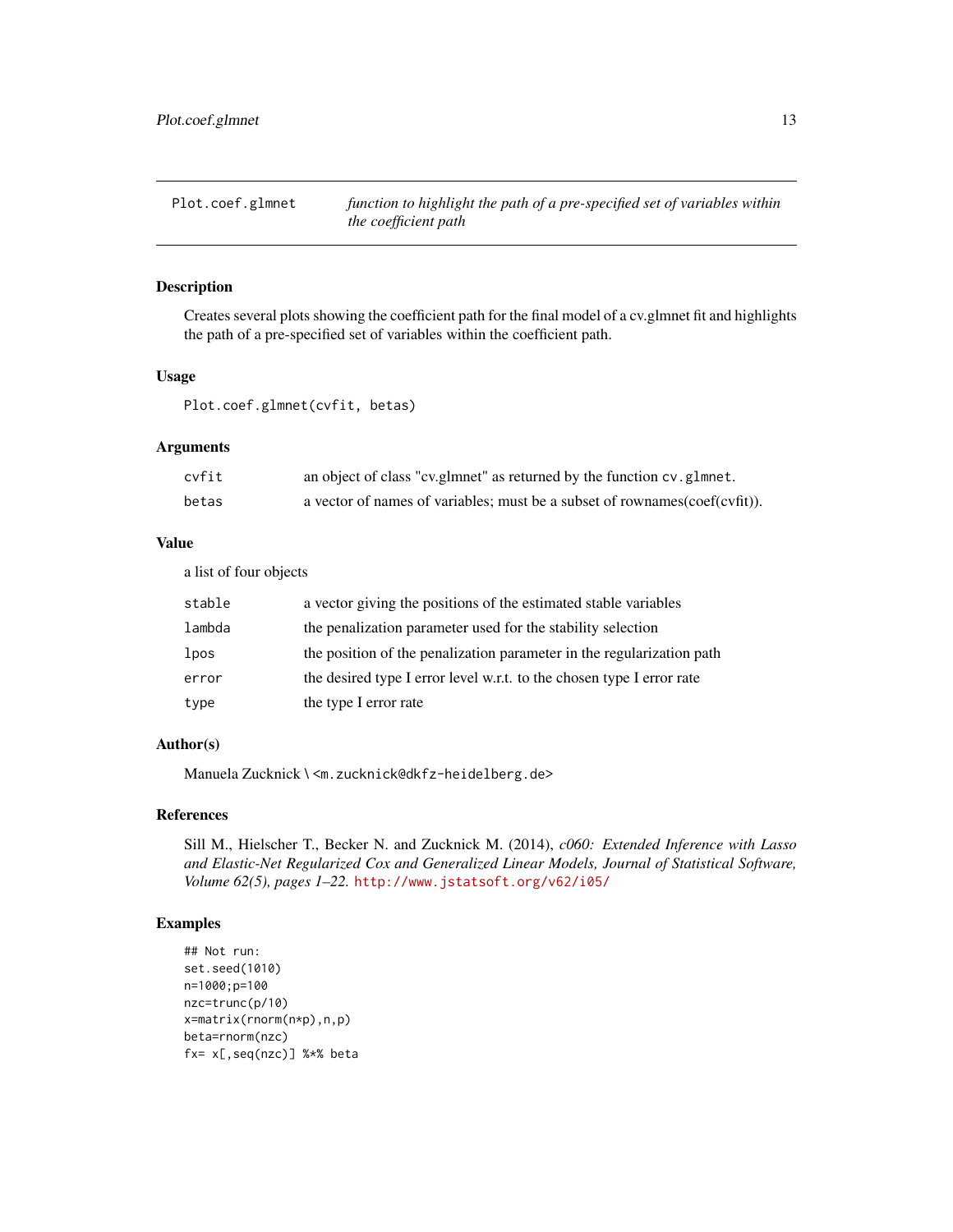```
eps=rnorm(n)*5
y=drop(fx+eps)
px=exp(fx)
px=px/(1+px)
ly=rbinom(n=length(px),prob=px,size=1)
set.seed(1011)
cvob1=cv.glmnet(x,y)
Plot.coef.glmnet(cvob1, c("V1","V100"))
## End(Not run)
```
Plot.peperr.curves *Plot method for prediction error curves of a peperr object*

#### Description

Plots individual and aggregated prediction error estimates based on bootstrap samples.

# Usage

```
Plot.peperr.curves(x, at.risk=TRUE, allErrors=FALSE,
bootRuns=FALSE, bootQuants=TRUE, bootQuants.level=0.95, leg.cex=0.7,...)
```
## Arguments

| $\mathsf{x}$     | peperr object.                                                                                                             |  |
|------------------|----------------------------------------------------------------------------------------------------------------------------|--|
| at.risk          | number at risk to be display. default is TRUE.                                                                             |  |
| allErrors        | Display .632, no information and average out-of-bag error in addition. default<br>is FALSE.                                |  |
| bootRuns         | Display individual out-of-bag bootstrap samples. default is FALSE.                                                         |  |
| boot0uants       | Display pointwise out-of-bag bootstrap quantiles as shaded area. default is<br>TRUE.                                       |  |
| bootQuants.level |                                                                                                                            |  |
|                  | Quantile probabilities for pointwise out-of-bag bootstrap quantiles. default is<br>0.95, i.e. $2.5\%$ and 97.5% quantiles. |  |
| leg.cex          | size of legend text                                                                                                        |  |
| $\ddotsc$        | additional arguments, not used.                                                                                            |  |

# Details

This function is literally taken from plot.peperr in the peperr package. The display of prediction error curves is adapted to allow for numbers at risk and pointwise bootstrap quantiles.

# Author(s)

Thomas Hielscher <t.hielscher@dkfz.de>

<span id="page-13-0"></span>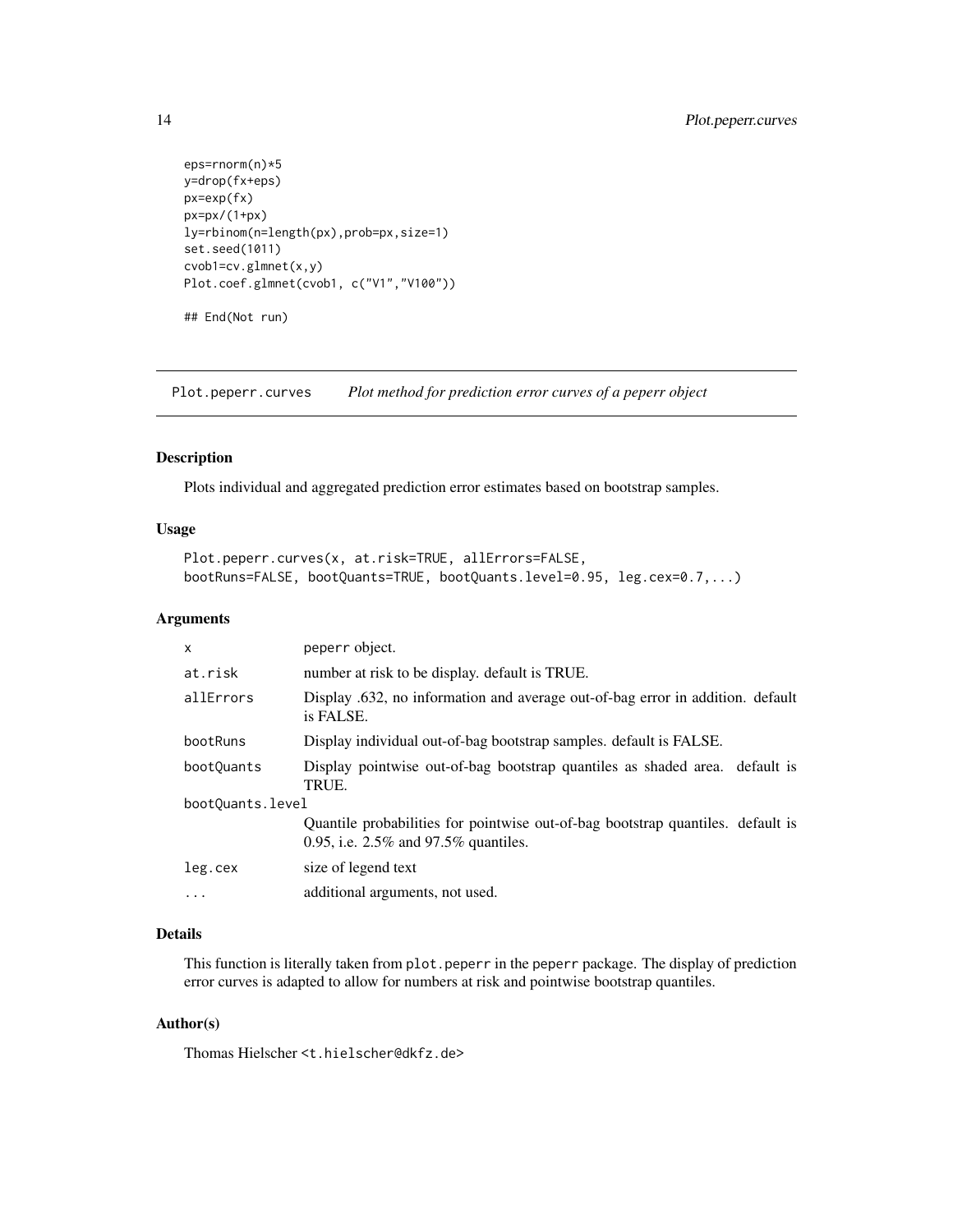# <span id="page-14-0"></span>plot.stabpath 15

# References

Sill M., Hielscher T., Becker N. and Zucknick M. (2014), *c060: Extended Inference with Lasso and Elastic-Net Regularized Cox and Generalized Linear Models, Journal of Statistical Software, Volume 62(5), pages 1–22.* <http://www.jstatsoft.org/v62/i05/>

# See Also

[peperr](#page-0-0)

#### Examples

## Not run:

```
# example from glmnet package
set.seed(10101)
library(glmnet)
library(survival)
library(peperr)
N=1000;p=30
nzc=p/3
x=matrix(rnorm(N*p),N,p)
beta=rnorm(nzc)
fx=x[,seq(nzc)]
hx=exp(fx)
ty=rexp(N,hx)
tcens=rbinom(n=N,prob=.3,size=1)# censoring indicator
y=Surv(ty,1-tcens)
peperr.object <- peperr(response=y, x=x,
                        fit.fun=fit.glmnet, args.fit=list(family="cox"),
                        complexity=complexity.glmnet,
                        args.complexity=list(family="cox",nfolds=10),
                        indices=resample.indices(n=N, method="sub632", sample.n=10))
# pointwise bootstrap quantiles and all error types
Plot.peperr.curves(peperr.object, allErrors=TRUE)
# individual bootstrap runs and selected error types
Plot.peperr.curves(peperr.object, allErrors=FALSE, bootRuns=TRUE)
## End(Not run)
```
<span id="page-14-1"></span>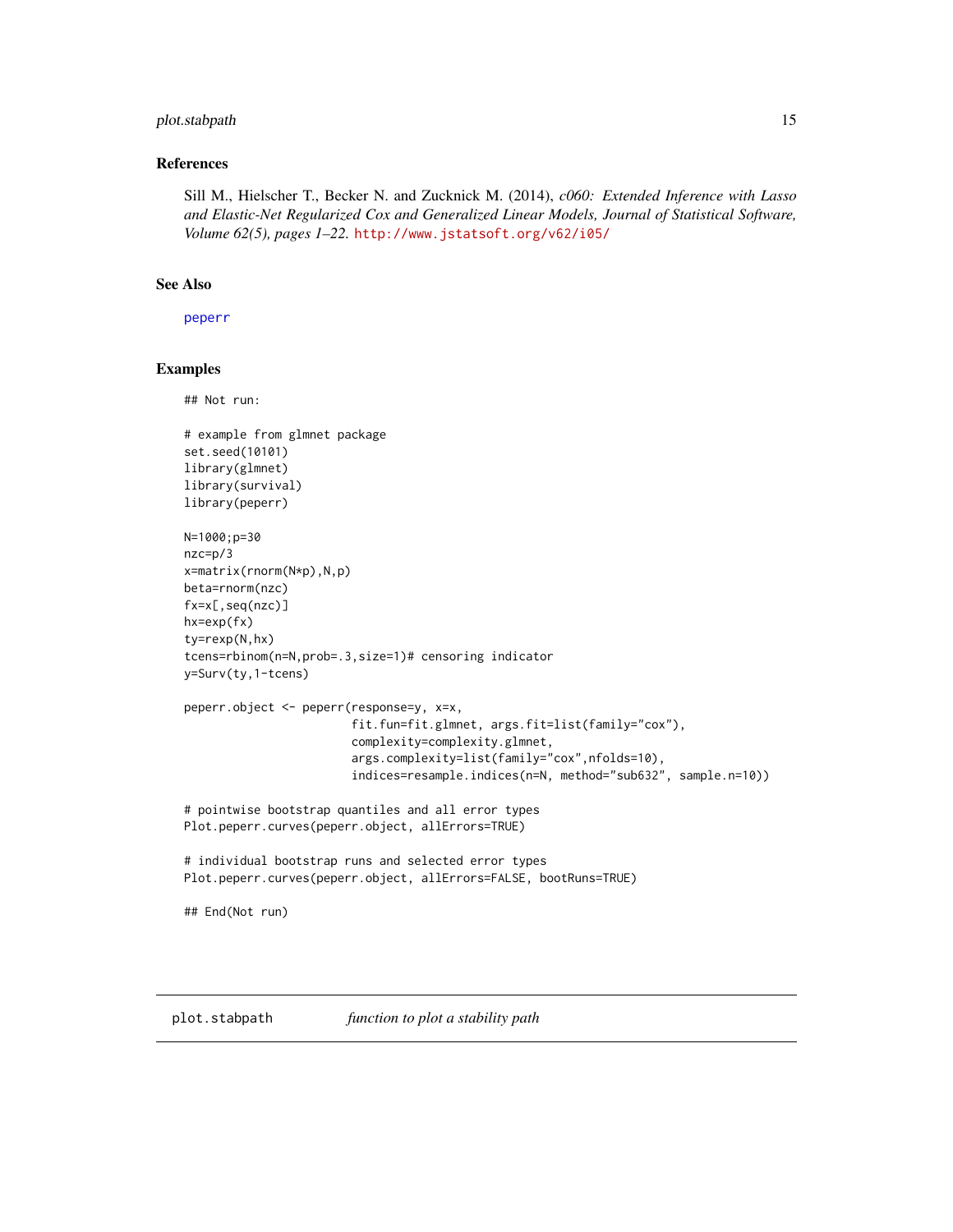# Description

Given a desired family-wise error rate (FWER) and a stability path calculated with stability.path the function selects an stable set of features and plots the stability path and the corresponding regularization path.

# Usage

```
## S3 method for class 'stabpath'
plot(x, error=0.05, type=c("pfer","pcer"), pi_thr=0.6, xvar=c("lambda", "norm", "dev"),
     col.all="black", col.sel="red", ...)
```
# Arguments

| $\mathsf{x}$ | an object of class "stabpath" as returned by the function stabpath.                                                                                                                                                                                                                                                                                                                                                                                                                                                                                                                                 |
|--------------|-----------------------------------------------------------------------------------------------------------------------------------------------------------------------------------------------------------------------------------------------------------------------------------------------------------------------------------------------------------------------------------------------------------------------------------------------------------------------------------------------------------------------------------------------------------------------------------------------------|
| error        | the desired type I error level w.r.t. to the chosen type I error rate.                                                                                                                                                                                                                                                                                                                                                                                                                                                                                                                              |
| type         | The type I error rate used for controlling the number falsely selected variables.<br>If type="pfer" the per-family error rate is controlled and error corresponds to<br>the expected number of type I errors. Selecting type="pfer" and error in the<br>range of $0 >$ error < 1 will control the family-wise error rate, i.e. the probability<br>that at least one variable in the estimated stable set has been falsely selected. If<br>type="pcer" the per-comparison error rate is controlled and error corresponds<br>to the expected number of type I errors divided by the number variables. |
| pi_thr       | the threshold used for the stability selection, should be in the range of $0.5$ ><br>$pi_\text{thr} < 1$ .                                                                                                                                                                                                                                                                                                                                                                                                                                                                                          |
| xvar         | the variable used for the xaxis, e.g. for "lambda" the selection probabilities are<br>plotted along the log of the penalization parameters, for "norm" along the L1-<br>norm and for "dev" along the fraction of explained deviance.                                                                                                                                                                                                                                                                                                                                                                |
| col.all      | the color used for the variables that are not in the estimated stable set                                                                                                                                                                                                                                                                                                                                                                                                                                                                                                                           |
| col.sel      | the color used for the variables in the estimated stable set                                                                                                                                                                                                                                                                                                                                                                                                                                                                                                                                        |
| .            | further arguments that are passed to matplot                                                                                                                                                                                                                                                                                                                                                                                                                                                                                                                                                        |
|              |                                                                                                                                                                                                                                                                                                                                                                                                                                                                                                                                                                                                     |

### Value

a list of four objects

| stable | a vector giving the positions of the estimated stable variables       |
|--------|-----------------------------------------------------------------------|
| lambda | the penalization parameter used for the stability selection           |
| lpos   | the position of the penalization parameter in the regularization path |
| error  | the desired type I error level w.r.t. to the chosen type I error rate |
| type   | the type I error rate                                                 |

# Author(s)

Martin Sill \<m.sill@dkfz.de>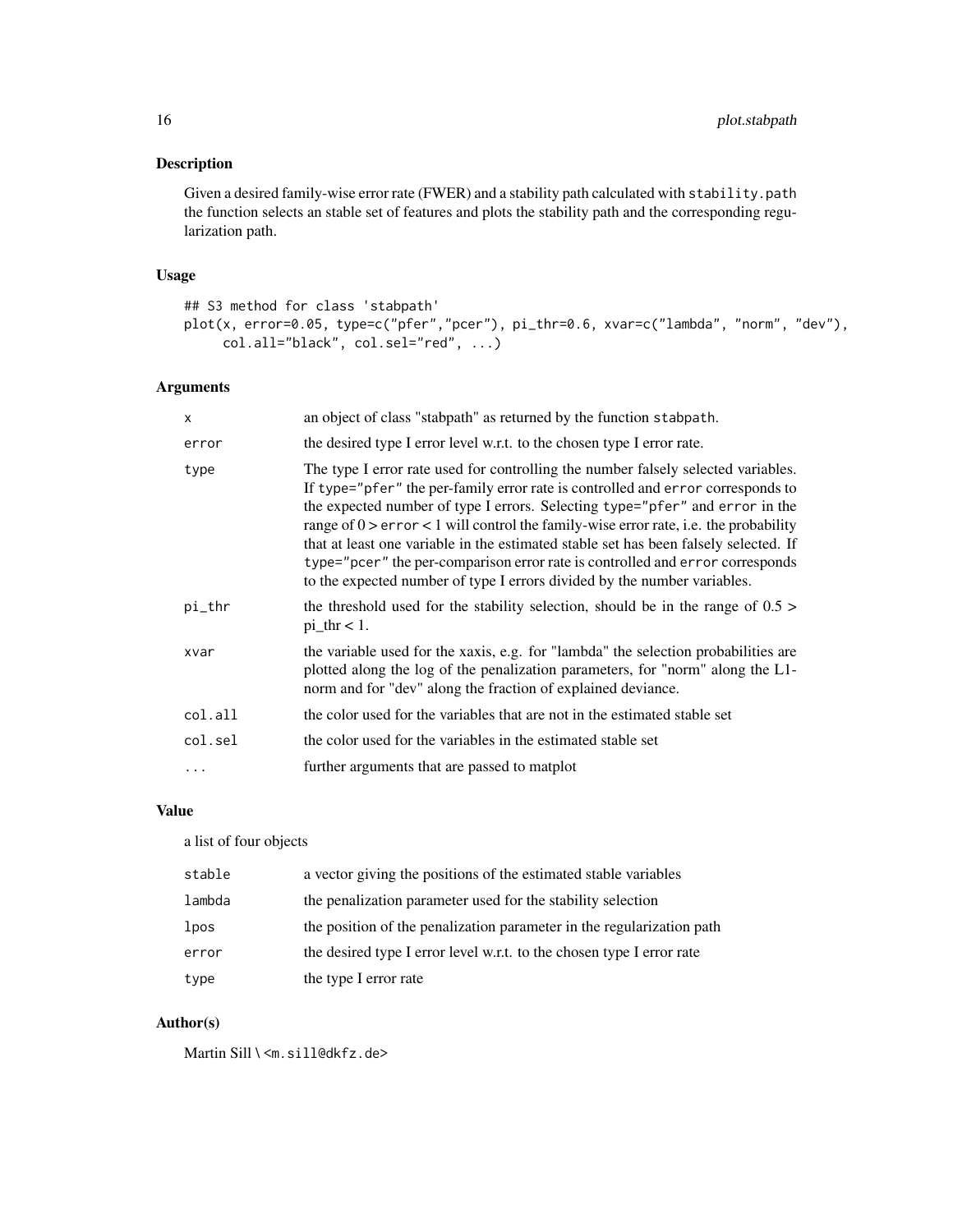#### <span id="page-16-0"></span>References

Meinshausen N. and Buehlmann P. (2010), Stability Selection, Journal of the Royal Statistical Society: Series B (Statistical Methodology) Volume 72, Issue 4, pages 417-473.

Sill M., Hielscher T., Becker N. and Zucknick M. (2014), *c060: Extended Inference with Lasso and Elastic-Net Regularized Cox and Generalized Linear Models, Journal of Statistical Software, Volume 62(5), pages 1–22.* <http://www.jstatsoft.org/v62/i05/>

# See Also

[stabsel](#page-21-1), stabpath

#### Examples

```
## Not run:
#gaussian
set.seed(1234)
x=matrix(rnorm(100*1000,0,1),100,1000)
y <- x[1:100,1:1000]%*%c(rep(2,5),rep(-2,5),rep(.1,990))
res <- stabpath(y,x,weakness=1,mc.cores=2)
plot(res,error=.5,type='pfer')
```
## End(Not run)

<span id="page-16-1"></span>plot.sum.intsearch *Plot Summary object for interval search models*

#### Description

Produces a plot for summary object of a fitted interval search model. Plot 'visited' points against iteration steps. start.N points are initial points selected before interval search starts.

#### Usage

```
## S3 method for class 'sum.intsearch'
plot(x,type="summary",startN=21,... )
```
#### Arguments

| $\mathsf{x}$ | an object of class sum. intsearch as returned by the function summary. intsearch.                                                                                                                                                                                                                                                                                                |
|--------------|----------------------------------------------------------------------------------------------------------------------------------------------------------------------------------------------------------------------------------------------------------------------------------------------------------------------------------------------------------------------------------|
| type         | type of plot to be drawn, type="summary" will plot the partial log likelihood<br>deviance as a function of both tuning parameters $\alpha$ and $\log \lambda$ . The final solution<br>will be highlighted by solid red line. Alternativly, type="points" will draw the<br>distribution of initial and visited points of the interval search plotted in chrono-<br>logical order. |
| startN       | number of initial points. Needed if type="points"                                                                                                                                                                                                                                                                                                                                |
| $\cdot$      | additional $argument(s)$                                                                                                                                                                                                                                                                                                                                                         |
|              |                                                                                                                                                                                                                                                                                                                                                                                  |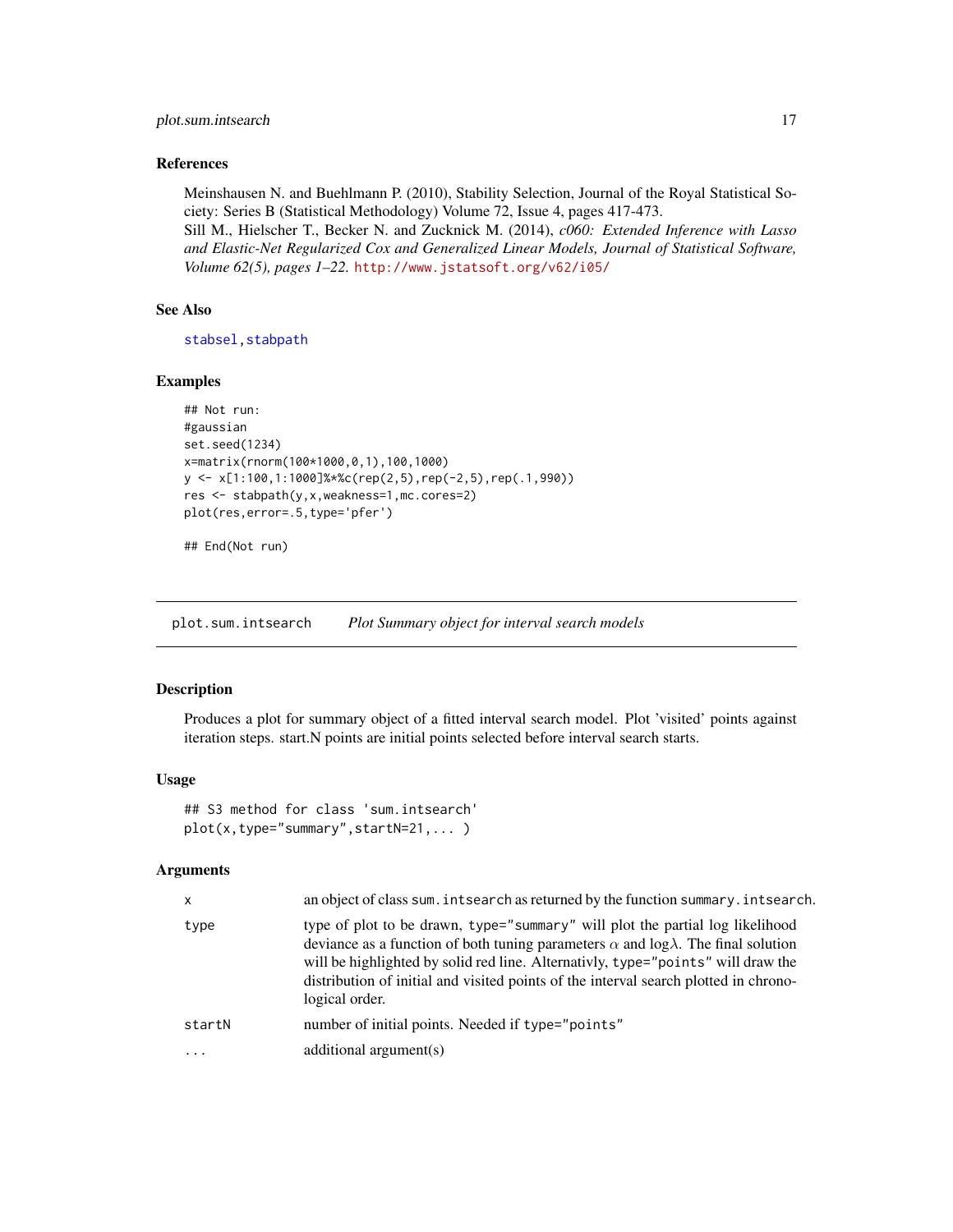#### <span id="page-17-0"></span>Author(s)

Natalia Becker \<natalia.becker@dkfz.de>

# References

Sill M., Hielscher T., Becker N. and Zucknick M. (2014), *c060: Extended Inference with Lasso and Elastic-Net Regularized Cox and Generalized Linear Models, Journal of Statistical Software, Volume 62(5), pages 1–22.* <http://www.jstatsoft.org/v62/i05/>

# See Also

[EPSGO](#page-0-0), [summary.intsearch](#page-23-1)

<span id="page-17-1"></span>predictProb.coxnet *Extract predicted survival probabilities from a glmnet fit*

#### Description

Extracts predicted survival probabilities from survival model fitted by glmnet, providing an interface as required by pmpec.

# Usage

## S3 method for class 'coxnet' predictProb(object, response, x, times, complexity, ...)

#### Arguments

| object     | a fitted model of class glmnet                                                                                                                                                                                                  |
|------------|---------------------------------------------------------------------------------------------------------------------------------------------------------------------------------------------------------------------------------|
| response   | a two-column matrix with columns named 'time' and 'status'. The latter is a<br>binary variable, with '1' indicating death, and '0' indicating right censored. The<br>function Surv() in package survival produces such a matrix |
| x          | n*p matrix of covariates.                                                                                                                                                                                                       |
| times      | vector of evaluation time points.                                                                                                                                                                                               |
| complexity | lambda penalty value.                                                                                                                                                                                                           |
| $\cdots$   | additional arguments, currently not used.                                                                                                                                                                                       |

# Value

Matrix with probabilities for each evaluation time point in times (columns) and each new observation (rows).

#### Author(s)

Thomas Hielscher \ <t.hielscher@dkfz.de>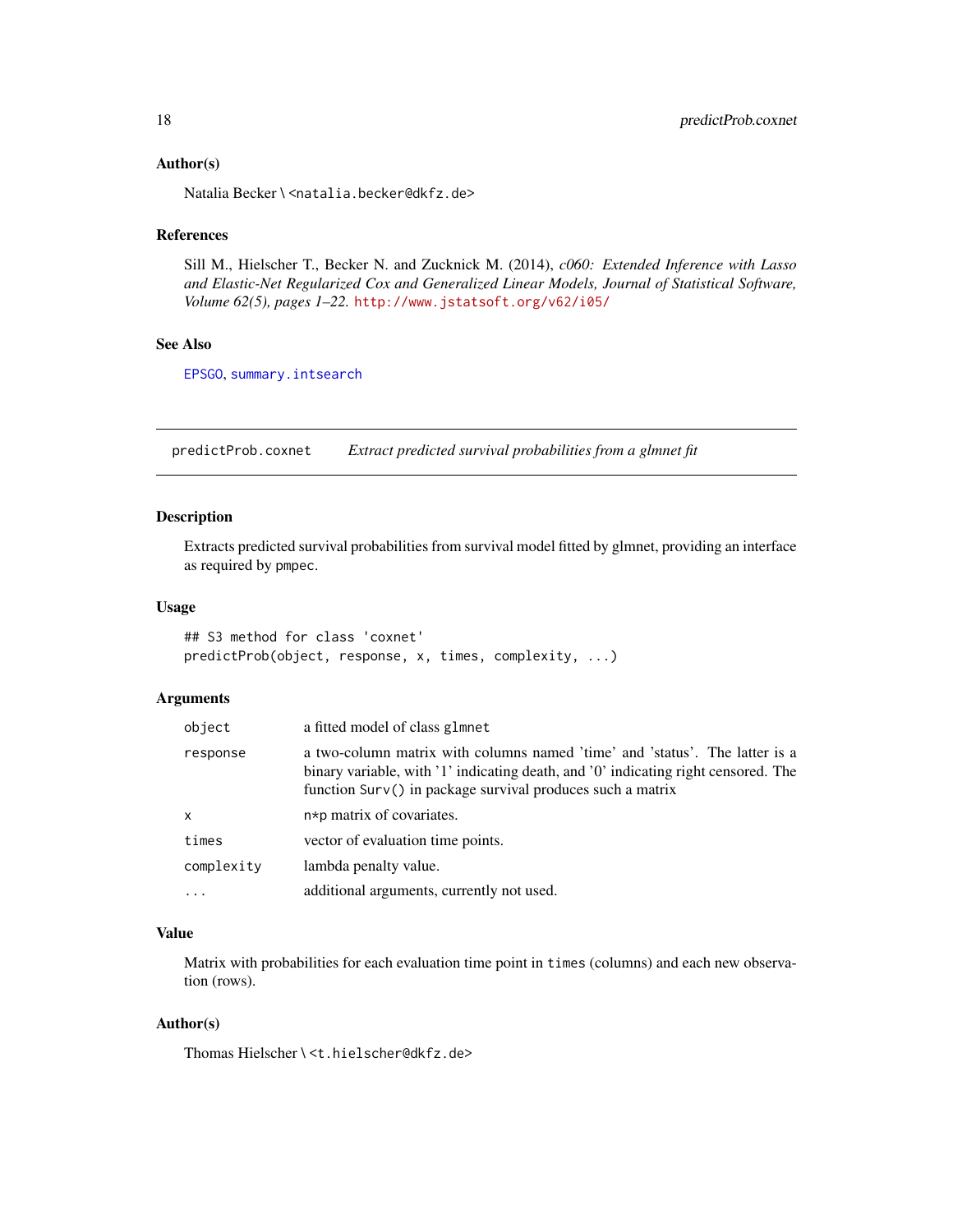#### <span id="page-18-0"></span>References

Friedman, J., Hastie, T. and Tibshirani, R. (2008) *Regularization Paths for Generalized Linear Models via Coordinate Descent*, <http://www.stanford.edu/~hastie/Papers/glmnet.pdf> *Journal of Statistical Software, Vol. 33(1), 1-22 Feb 2010* <http://www.jstatsoft.org/v33/i01/>

Simon, N., Friedman, J., Hastie, T., Tibshirani, R. (2011) *Regularization Paths for Cox's Proportional Hazards Model via Coordinate Descent, Journal of Statistical Software, Vol. 39(5) 1-13* <http://www.jstatsoft.org/v39/i05/>

Porzelius, C., Binder, H., and Schumacher, M. (2009) *Parallelized prediction error estimation for evaluation of high-dimensional models, Bioinformatics, Vol. 25(6), 827-829.*

Sill M., Hielscher T., Becker N. and Zucknick M. (2014), *c060: Extended Inference with Lasso and Elastic-Net Regularized Cox and Generalized Linear Models, Journal of Statistical Software, Volume 62(5), pages 1–22.* <http://www.jstatsoft.org/v62/i05/>

#### See Also

[predictProb.glmnet](#page-18-1),[peperr](#page-0-0), [glmnet](#page-0-0)

<span id="page-18-1"></span>predictProb.glmnet *Extract predicted survival probabilities from a glmnet fit*

#### Description

Extracts predicted survival probabilities from survival model fitted by glmnet, providing an interface as required by pmpec.

#### Usage

```
## S3 method for class 'glmnet'
predictProb(object, response, x, times, complexity, ...)
```
#### Arguments

| object       | a fitted model of class glmnet.                                                                                                                                                                                                                                                                                                                |
|--------------|------------------------------------------------------------------------------------------------------------------------------------------------------------------------------------------------------------------------------------------------------------------------------------------------------------------------------------------------|
| response     | response variable. Quantitative for family="gaussian", or family="poisson"<br>(non-negative counts). For family="binomial" should be either a factor with<br>two levels, or a two-column matrix of counts or proportions. For family="multinomial",<br>can be a nc>=2 level factor, or a matrix with nc columns of counts or propor-<br>tions. |
| $\mathsf{x}$ | n*p matrix of covariates.                                                                                                                                                                                                                                                                                                                      |
| times        | vector of evaluation time points.                                                                                                                                                                                                                                                                                                              |
| complexity   | lambda penalty value.                                                                                                                                                                                                                                                                                                                          |
| $\cdots$     | additional arguments, currently not used.                                                                                                                                                                                                                                                                                                      |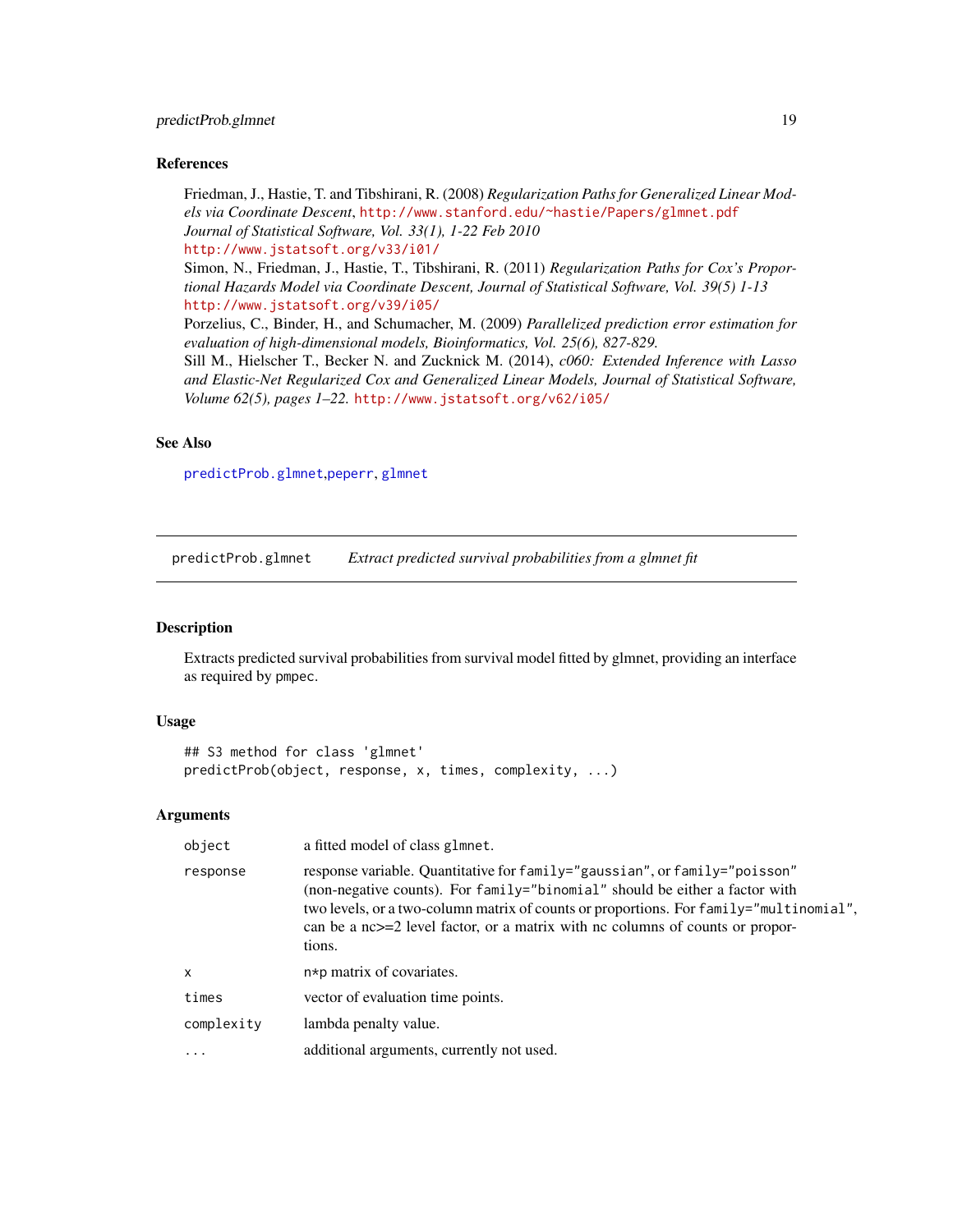#### Value

Matrix with probabilities for each evaluation time point in times (columns) and each new observation (rows).

#### Author(s)

Thomas Hielscher \ <t.hielscher@dkfz.de>

#### References

Friedman, J., Hastie, T. and Tibshirani, R. (2008) *Regularization Paths for Generalized Linear Models via Coordinate Descent*, <http://www.stanford.edu/~hastie/Papers/glmnet.pdf> *Journal of Statistical Software, Vol. 33(1), 1-22 Feb 2010* <http://www.jstatsoft.org/v33/i01/> Simon, N., Friedman, J., Hastie, T., Tibshirani, R. (2011) *Regularization Paths for Cox's Proportional Hazards Model via Coordinate Descent, Journal of Statistical Software, Vol. 39(5) 1-13*

<http://www.jstatsoft.org/v39/i05/>

Porzelius, C., Binder, H., and Schumacher, M. (2009) *Parallelized prediction error estimation for evaluation of high-dimensional models, Bioinformatics, Vol. 25(6), 827-829.*

Sill M., Hielscher T., Becker N. and Zucknick M. (2014), *c060: Extended Inference with Lasso and Elastic-Net Regularized Cox and Generalized Linear Models, Journal of Statistical Software, Volume 62(5), pages 1–22.* <http://www.jstatsoft.org/v62/i05/>

# See Also

[predictProb.coxnet](#page-17-1), [peperr](#page-0-0), [glmnet](#page-0-0)

<span id="page-19-1"></span>stabpath *Stability path for glmnet models*

#### Description

The function calculates the stability path for glmnet models, e.g. the selection probabilities of the features along the range of regularization parameters.

#### Usage

stabpath(y,x,size=0.632,steps=100,weakness=1,mc.cores=getOption("mc.cores", 2L),...)

#### Arguments

y response variable. Like for the glment function: Quantitative for family="gaussian" or family="poisson" (non-negative counts). For family="binomial" should be either a factor with two levels, or a two-column matrix of counts or proportions. For family="multinomial", can be a nc>=2 level factor, or a matrix with nc columns of counts or proportions. For family="cox", y should be a

<span id="page-19-0"></span>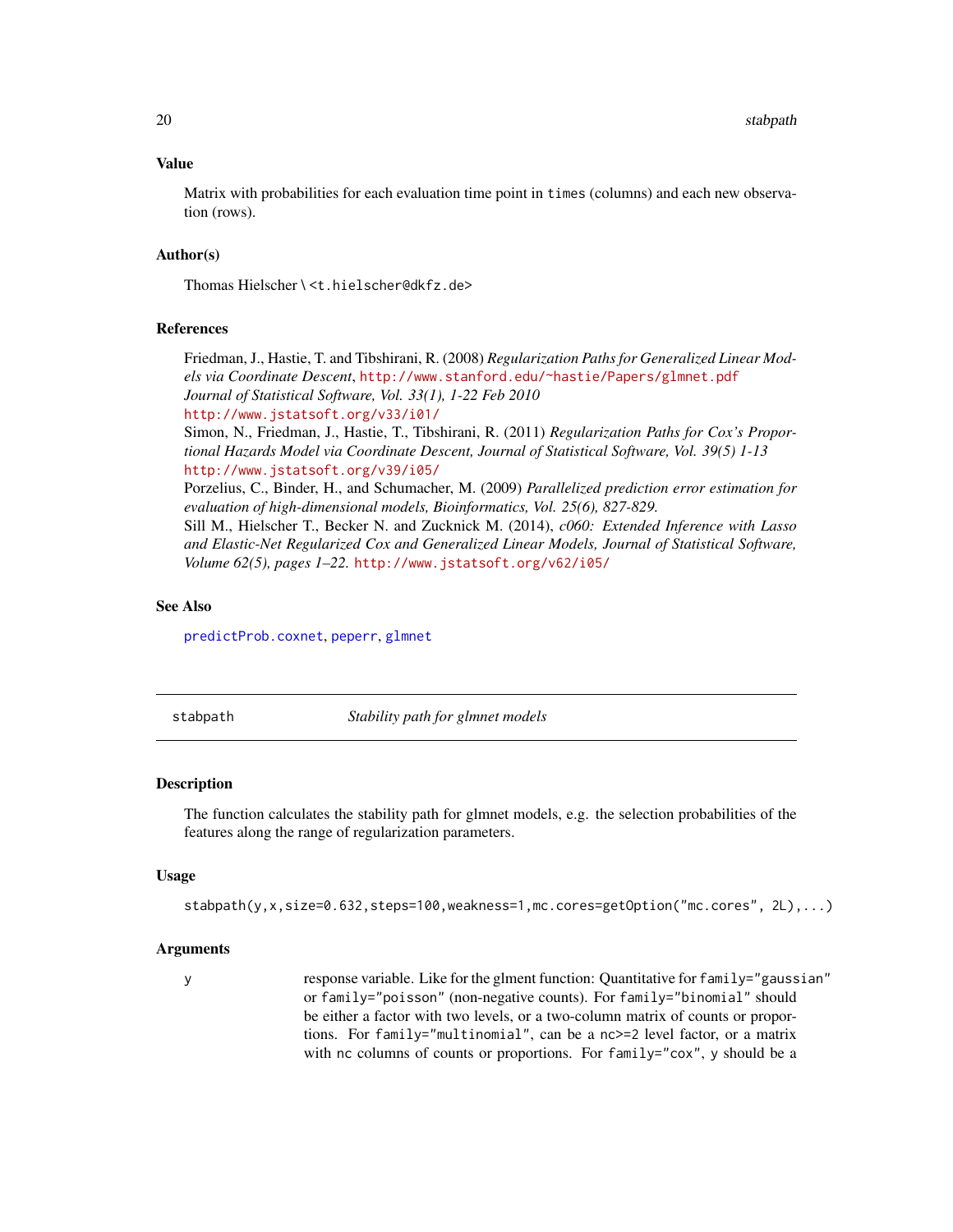<span id="page-20-0"></span>

|              | two-column matrix with columns named 'time' and 'status'. The latter is a bi-<br>nary variable, with '1' indicating death, and '0' indicating right censored. The<br>function Surv() in package survival produces such a matrix                                                                                        |
|--------------|------------------------------------------------------------------------------------------------------------------------------------------------------------------------------------------------------------------------------------------------------------------------------------------------------------------------|
| $\mathsf{x}$ | input matrix. Like for the glmnet function: of dimension nobs x nvars; each<br>row is an observation vector. Can be in sparse matrix format (inherit from class<br>"sparseMatrix" as in package Matrix; not yet available for family="cox")                                                                            |
| size         | proportion of samples drawn in every subsample used for the stability selection.                                                                                                                                                                                                                                       |
| steps        | number of subsamples used for the stability selection.                                                                                                                                                                                                                                                                 |
| weakness     | weakness parameter used for the randomised lasso as described in Meinshausen<br>and B\"uhlmann (2010). For each subsample the features are reweighted by a<br>random weight uniformly sampled in [weakness,1]. This additional randomisa-<br>tion leads to a more consistent estimation of the stable set of features. |
| mc.cores     | number of cores used for the parallelization. For unix like system the paral-<br>lelization is done by forking using the function mclapply. For windows systems<br>socket cluster are used.                                                                                                                            |
|              | further arguments that are passed to the glmnet function.                                                                                                                                                                                                                                                              |
|              |                                                                                                                                                                                                                                                                                                                        |

#### Value

an object of class "stabpath", which is a list of three objects

| fit      | the fit object of class "glmnet" as returned from the glmnet function when ap-<br>plied to the complete data set.               |
|----------|---------------------------------------------------------------------------------------------------------------------------------|
| stabpath | a matrix which represents the stability path.                                                                                   |
| qs       | a vector holding the values of the average number of non-zero coefficients w.r.t.<br>to the lambdas in the regularization path. |

# Author(s)

Martin Sill <m.sill@dkfz.de>

# References

Meinshausen N. and B\"uhlmann P. (2010), *Stability Selection, Journal of the Royal Statistical Society: Series B (Statistical Methodology) Volume 72, Issue 4, pages 417–473.*

Sill M., Hielscher T., Becker N. and Zucknick M. (2014), *c060: Extended Inference with Lasso and Elastic-Net Regularized Cox and Generalized Linear Models, Journal of Statistical Software, Volume 62(5), pages 1–22.* <http://www.jstatsoft.org/v62/i05/>

# See Also

[glmnet](#page-0-0)[,stabsel](#page-21-1)[,plot.stabpath](#page-14-1)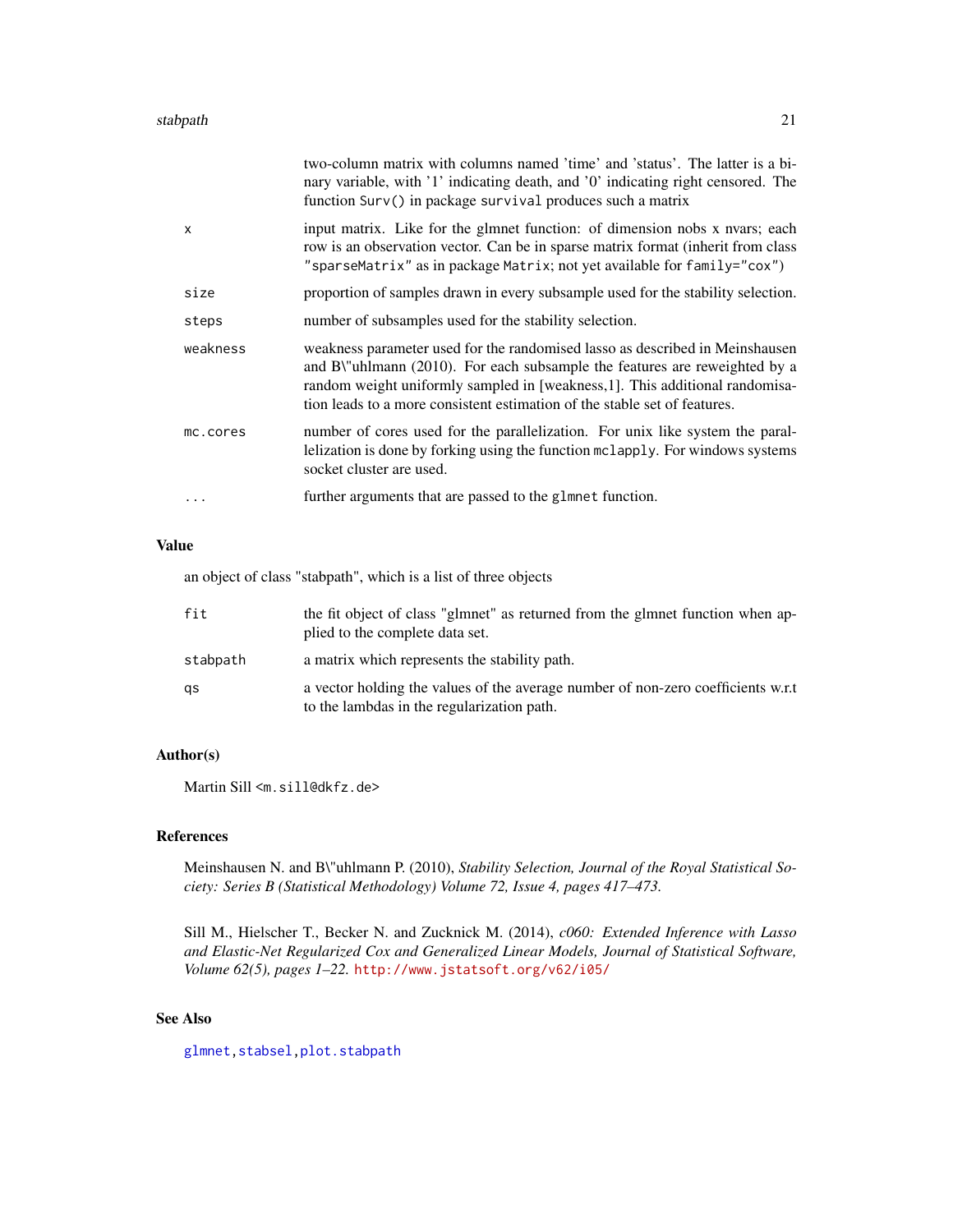22 stabsel and the stabsel stabsel stabsel stabsel stabsel stabsel

# Examples

```
## Not run:
#gaussian
set.seed(1234)
x <- matrix(rnorm(100*1000,0,1),100,1000)
y <- x[1:100,1:1000]%*% c(rep(2,5),rep(-2,5),rep(.1,990))
res <- stabpath(y,x,weakness=1,mc.cores=2)
plot(res)
#binomial
y=sample(1:2,100,replace=TRUE)
res <- stabpath(y,x,weakness=1,mc.cores=2,family="binomial")
plot(res)
#multinomial
y=sample(1:4,100,replace=TRUE)
res <- stabpath(y,x,weakness=1,mc.cores=2,family="multinomial")
plot(res)
#poisson
N=100; p=1000
nzc=5
x=matrix(rnorm(N*p),N,p)
beta=rnorm(nzc)
f = x[,seq(nzc)]%*%beta
mu=exp(f)
y=rpois(N,mu)
res <- stabpath(y,x,weakness=1,mc.cores=2,family="poisson")
plot(res)
#Cox
library(survival)
set.seed(10101)
N=100;p=1000
nzc=p/3
x=matrix(rnorm(N*p),N,p)
beta=rnorm(nzc)
fx=x[,seq(nzc)]%*%beta/3
hx=exp(fx)
ty=rexp(N,hx)
tcens=rbinom(n=N,prob=.3,size=1)
y=cbind(time=ty,status=1-tcens)
res <- stabpath(y,x,weakness=1,mc.cores=2,family="cox")
plot(res)
## End(Not run)
```
<span id="page-21-1"></span>stabsel *function to estimate a stable set of variables*

<span id="page-21-0"></span>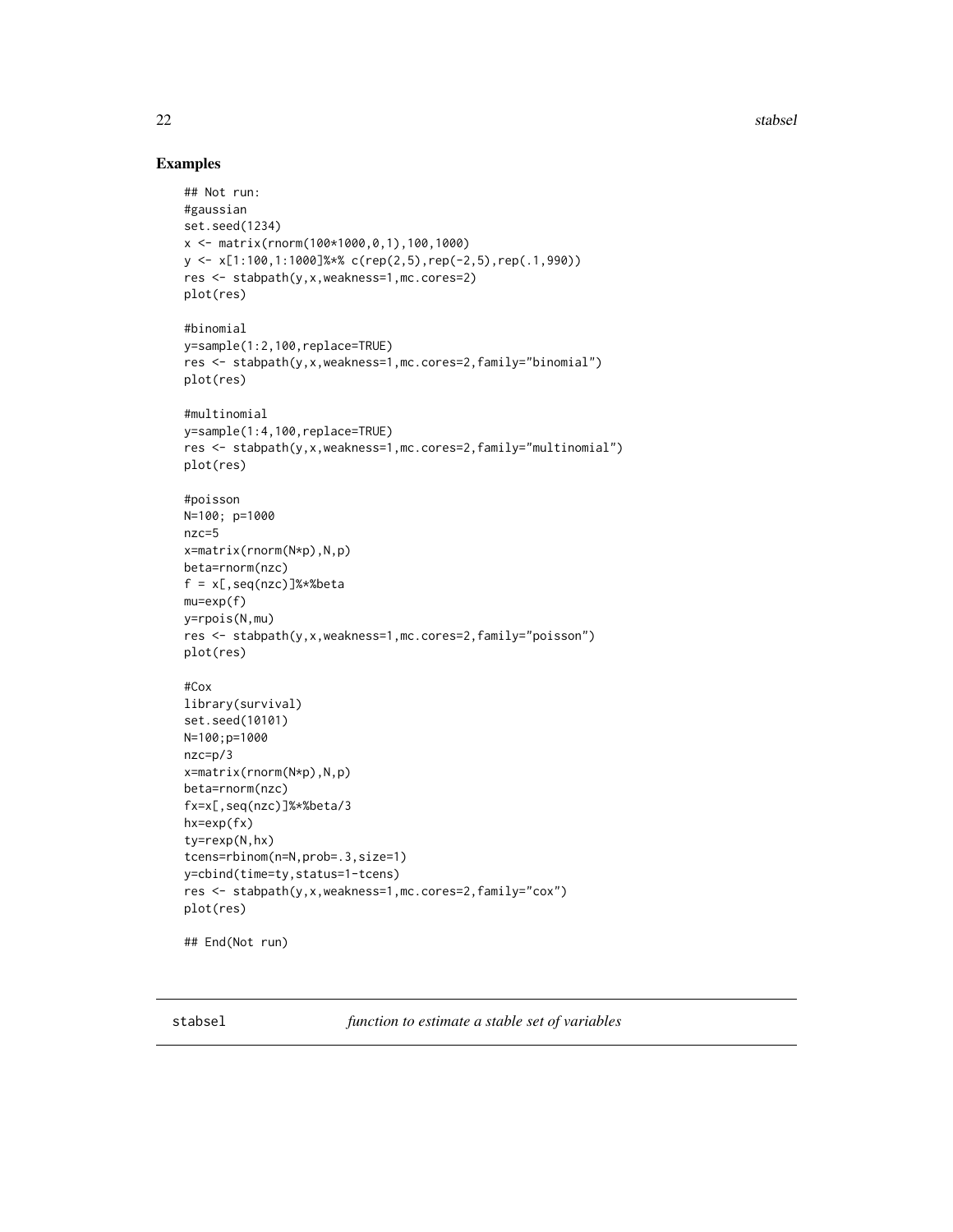#### stabsel 23

# Description

Given a desired type I error rate and a stability path calculated with stability.path the function selects a stable set of variables.

# Usage

stabsel(x,error=0.05,type=c("pfer","pcer"),pi\_thr=0.6)

#### Arguments

| x      | an object of class "stabpath" as returned by the function stabpath.                                                                                                                                                                                                                                                                                                                                                                                                                                                                                                                                       |
|--------|-----------------------------------------------------------------------------------------------------------------------------------------------------------------------------------------------------------------------------------------------------------------------------------------------------------------------------------------------------------------------------------------------------------------------------------------------------------------------------------------------------------------------------------------------------------------------------------------------------------|
| error  | the desired type I error level w.r.t. to the chosen type I error rate.                                                                                                                                                                                                                                                                                                                                                                                                                                                                                                                                    |
| type   | The type I error rate used for controlling the number falsely selected variables.<br>If type="pfer" the per-family error rate is controlled and error corresponds<br>to the expected number of type I errors. Selecting type="pfer" and error<br>in the range of $$0 >$ error < 1\$ will control the family-wise error rate, i.e.<br>the probability that at least one variable in the estimated stable set has been<br>falsely selected. If type="pcer" the per-comparison error rate is controlled<br>and error corresponds to the expected number of type I errors divided by the<br>number variables. |
| pi_thr | the threshold used for the stability selection, should be in the range of $$0.5>$<br>$pi_{\text{thr}} < 1\$ .                                                                                                                                                                                                                                                                                                                                                                                                                                                                                             |

# Value

a list of four objects

| stable | a vector giving the positions of the estimated stable variables       |
|--------|-----------------------------------------------------------------------|
| lambda | the penalization parameter used for the stability selection           |
| lpos   | the position of the penalization parameter in the regularization path |
| error  | the desired type I error level w.r.t. to the chosen type I error rate |
| type   | the type I error rate                                                 |

#### Author(s)

Martin Sill \ <m. sill@dkfz.de>

#### References

Meinshausen N. and B\"uhlmann P. (2010), *Stability Selection, Journal of the Royal Statistical Society: Series B (Statistical Methodology) Volume 72, Issue 4, pages 417–473.*

Sill M., Hielscher T., Becker N. and Zucknick M. (2014), *c060: Extended Inference with Lasso and Elastic-Net Regularized Cox and Generalized Linear Models, Journal of Statistical Software, Volume 62(5), pages 1–22.* <http://www.jstatsoft.org/v62/i05/>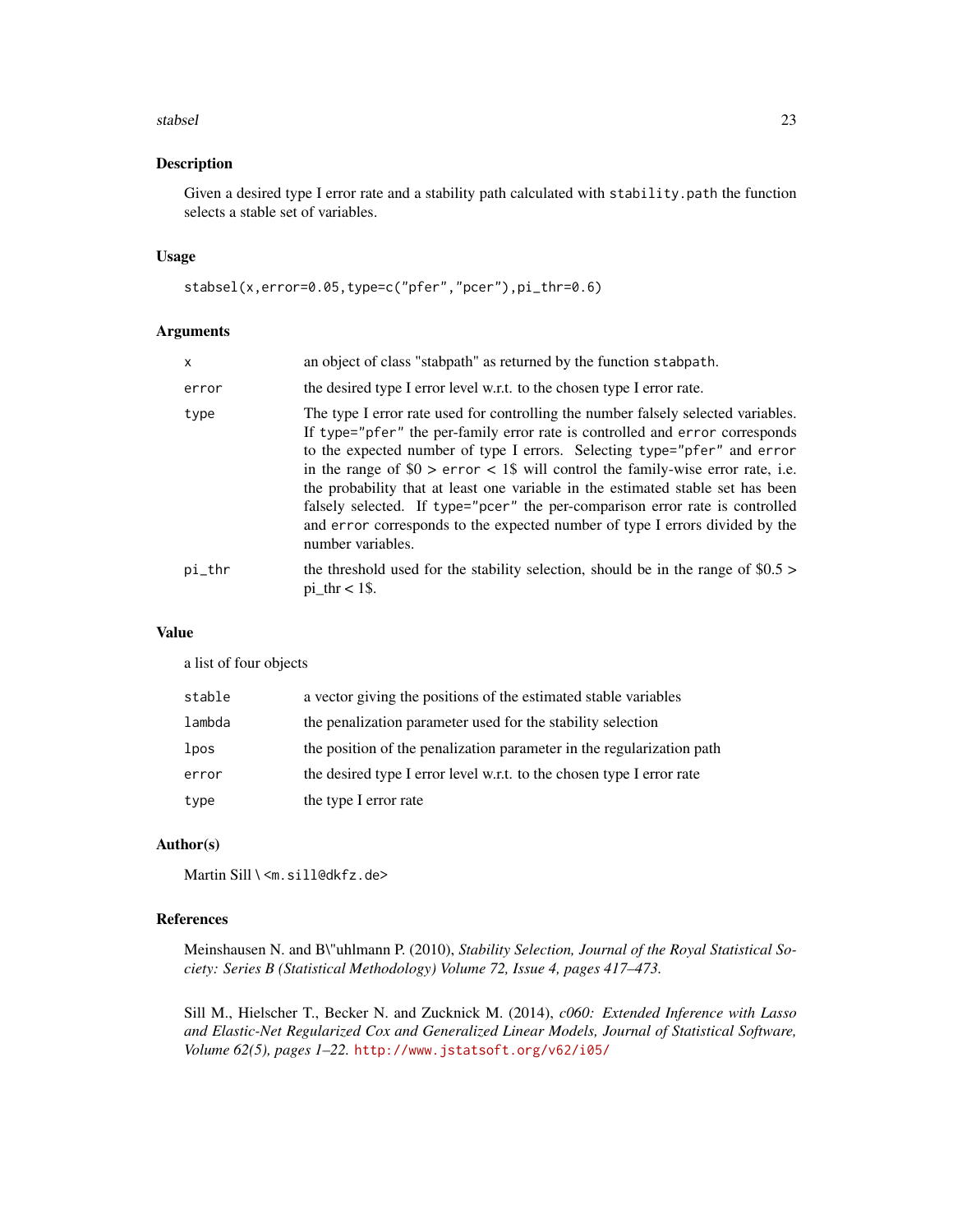# See Also

[plot.stabpath](#page-14-1), stabpath

# Examples

```
## Not run:
#gaussian
set.seed(1234)
x=matrix(rnorm(100*1000,0,1),100,1000)
y <- x[1:100,1:1000]%*%c(rep(2,5),rep(-2,5),rep(.1,990))
res <- stabpath(y,x,weakness=1,mc.cores=2)
stabsel(res,error=0.05,type="pfer")
```
## End(Not run)

<span id="page-23-1"></span>summary.intsearch *Summary method for interval search models*

# Description

Produces a summary of a fitted interval search model

#### Usage

```
## S3 method for class 'intsearch'
summary(object,digits = max(3, getOption("digits") - 3), verbose=TRUE,first.n=5,...)
```
# Arguments

| object  | an object of class intsearch as returned by the function EPSGO. |
|---------|-----------------------------------------------------------------|
| digits  | digits after the comma                                          |
| verbose | default set to TRUE.                                            |
| first.n | show first n entries, default 5.                                |
| .       | additional $argument(s)$                                        |

# Value

A list of following elements

| a data frame of four objects for optimal models                             |  |
|-----------------------------------------------------------------------------|--|
| • alpha - a vector of alphas                                                |  |
| • lambda - a vector of penalization parameter lambda                        |  |
| • deviances - a vector of deviances                                         |  |
| • n.features -a vector of number of features selected in each optimal model |  |
| an optimal value for alpha                                                  |  |
|                                                                             |  |

<span id="page-23-0"></span>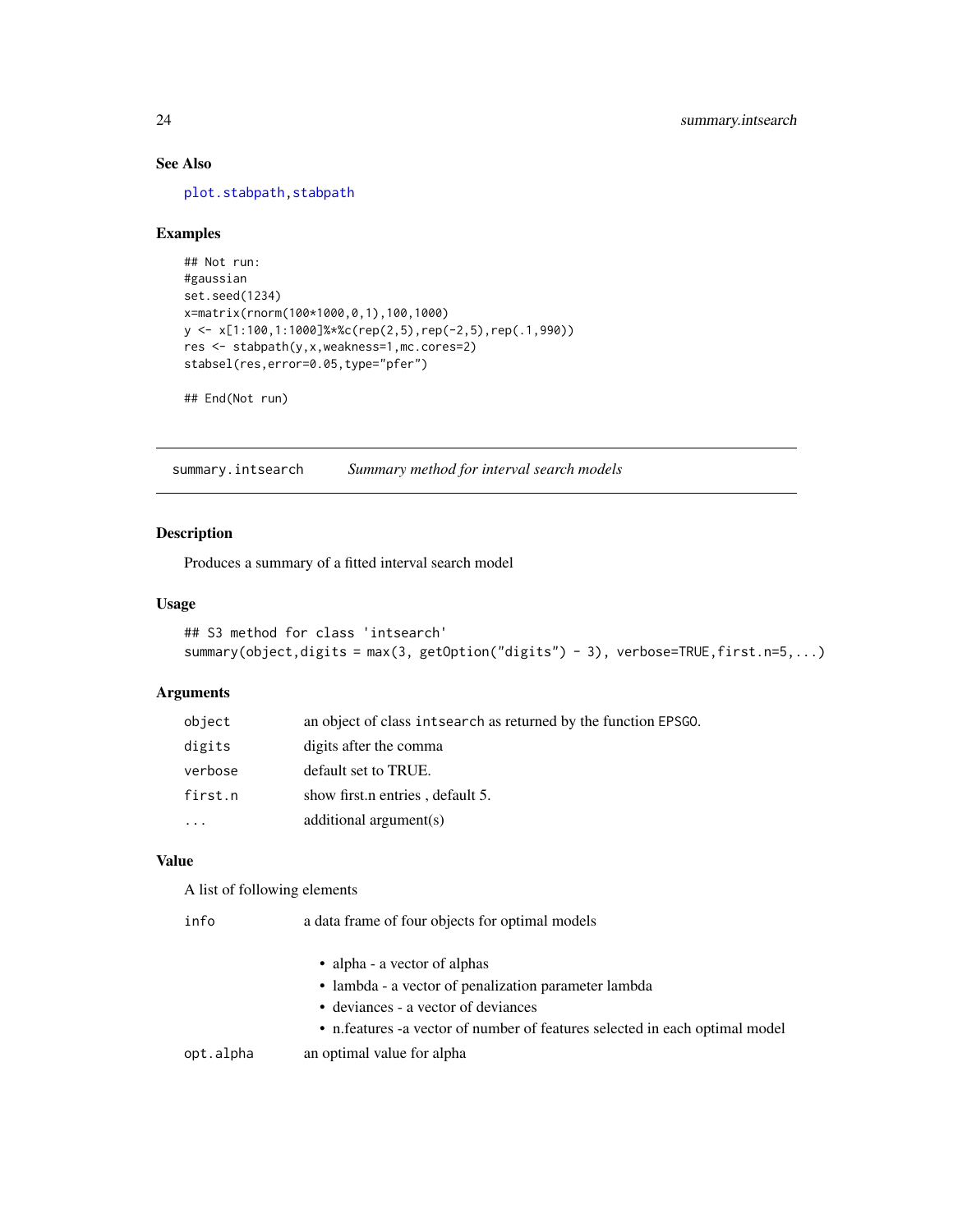<span id="page-24-0"></span>

| opt.lambda | an optimal value for lambda                          |
|------------|------------------------------------------------------|
| opt.error  | an optimal value for error, hier minimal diviance    |
| opt.models | a list of optimal models with the same optimal error |

#### Author(s)

Natalia Becker \ <natalia.becker@dkfz.de>

# References

Sill M., Hielscher T., Becker N. and Zucknick M. (2014), *c060: Extended Inference with Lasso and Elastic-Net Regularized Cox and Generalized Linear Models, Journal of Statistical Software, Volume 62(5), pages 1–22.* <http://www.jstatsoft.org/v62/i05/>

#### See Also

[EPSGO](#page-0-0),[plot.sum.intsearch](#page-16-1)

tune.glmnet.interval *Wrapper function for* glmnet *objects.*

# Description

Wrapper function for glmnet objects used by epsgo function. This function is mainly used within the function [epsgo](#page-6-1)

# Usage

```
tune.glmnet.interval(parms, x, y,
                     weights,
                     offset = NULL,
                     lambda = NULL,
                    type.measure = c("mse", "deviance", "class", "auc", "mae"),
                     seed=12345,
                     nfolds = 10,
                     foldid=NULL,
                     grouped = TRUE,type.min=c("lambda.min", "lambda.1se"),
                     family,
                     verbose=FALSE,
                     ...)
```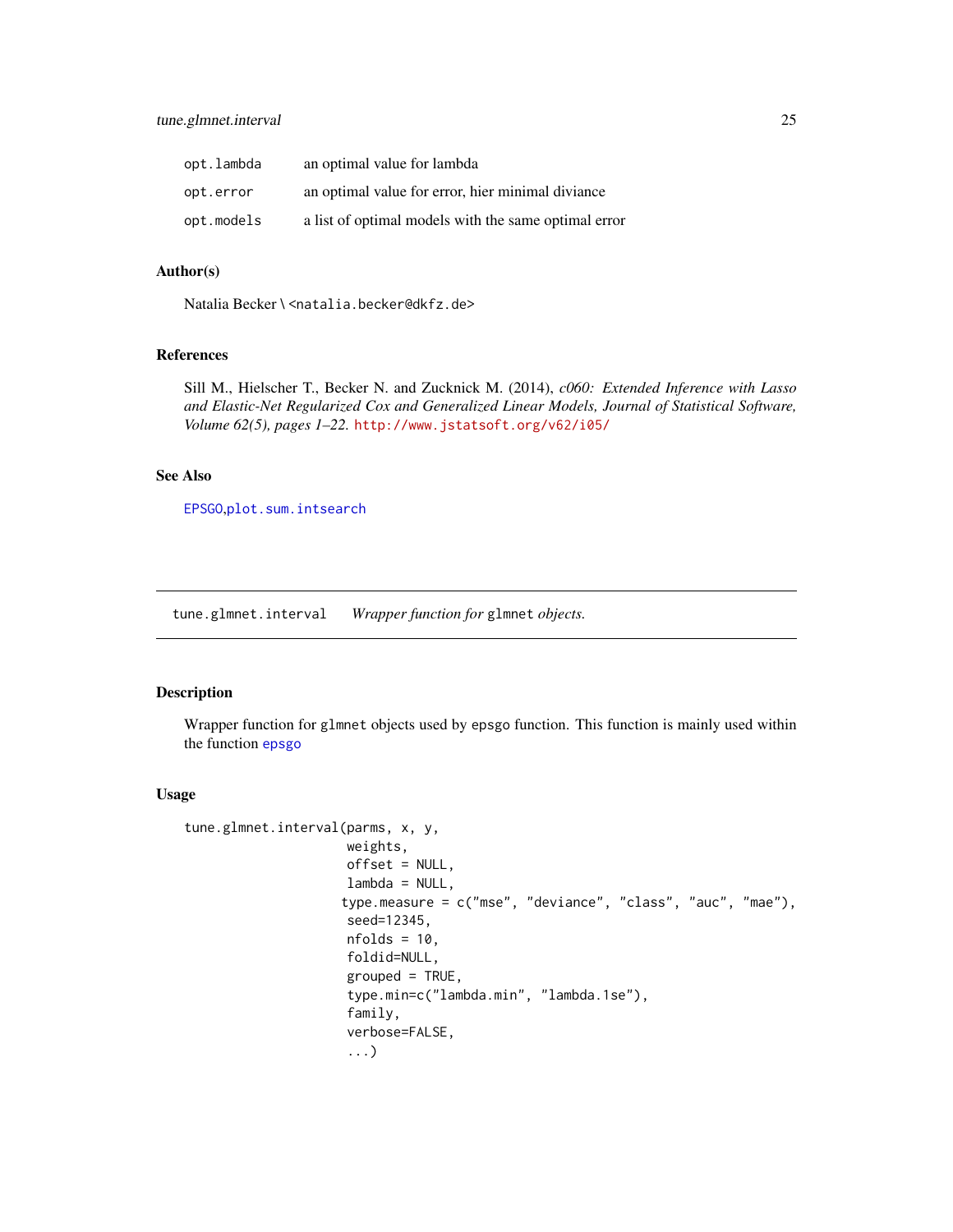# Arguments

| parms        | tuning parameter alpha for glmnet object                                                                                                                                                                                                                                                                                                                                                                                                                                                                                                                                                                                                                                                                                                                                                                                            |
|--------------|-------------------------------------------------------------------------------------------------------------------------------------------------------------------------------------------------------------------------------------------------------------------------------------------------------------------------------------------------------------------------------------------------------------------------------------------------------------------------------------------------------------------------------------------------------------------------------------------------------------------------------------------------------------------------------------------------------------------------------------------------------------------------------------------------------------------------------------|
| x, y         | x is a matrix where each row refers to a sample a each column refers to a gene;<br>y is a factor which includes the class for each sample                                                                                                                                                                                                                                                                                                                                                                                                                                                                                                                                                                                                                                                                                           |
| weights      | observation weights. Can be total counts if responses are proportion matrices.<br>Default is 1 for each observation                                                                                                                                                                                                                                                                                                                                                                                                                                                                                                                                                                                                                                                                                                                 |
| offset       | A vector of length nobs that is included in the linear predictor (a nobs x nc<br>matrix for the "multinomial" family). Useful for the "poisson" family (e.g. log<br>of exposure time), or for refining a model by starting at a current fit. Default is<br>NULL. If supplied, then values must also be supplied to the predict function.                                                                                                                                                                                                                                                                                                                                                                                                                                                                                            |
| lambda       | A user supplied lambda sequence. Typical usage is to have the program compute<br>its own lambda sequence based on nlambda and lambda.min.ratio. Supplying a<br>value of lambda overrides this. WARNING: use with care. Do not supply a<br>single value for lambda (for predictions after CV use predict() instead). Supply<br>instead a decreasing sequence of lambda values. glmnet relies on its warms<br>starts for speed, and its often faster to fit a whole path than compute a single fit.                                                                                                                                                                                                                                                                                                                                   |
| type.measure | loss to use for cross-validation. Currently five options, not all available for<br>all models. The default is type.measure="deviance", which uses squared-error<br>for gaussian models (a.k.a type.measure="mse" there), deviance for logistic and<br>poisson regression, and partial-likelihood for the Cox model. type.measure="class"<br>applies to binomial and multinomial logistic regression only, and gives misclas-<br>sification error. type.measure="auc" is for two-class logistic regression only, and<br>gives area under the ROC curve. type.measure="mse" or type.measure="mae"<br>(mean absolute error) can be used by all models except the "cox"; they measure<br>the deviation from the fitted mean to the response.                                                                                            |
| seed         | seed                                                                                                                                                                                                                                                                                                                                                                                                                                                                                                                                                                                                                                                                                                                                                                                                                                |
| nfolds       | number of cross-validation's folds, default 10.                                                                                                                                                                                                                                                                                                                                                                                                                                                                                                                                                                                                                                                                                                                                                                                     |
| foldid       | an optional vector of values between 1 and nfold identifying what fold each<br>observation is in. If supplied, nfold can be missing.                                                                                                                                                                                                                                                                                                                                                                                                                                                                                                                                                                                                                                                                                                |
| grouped      | This is an experimental argument, with default TRUE, and can be ignored by<br>most users. For all models except the "cox", this refers to computing nfolds<br>separate statistics, and then using their mean and estimated standard error to<br>describe the CV curve. If grouped=FALSE, an error matrix is built up at the<br>observation level from the predictions from the nfold fits, and then summarized<br>(does not apply to type.measure="auc"). For the "cox" family, grouped=TRUE<br>obtains the CV partial likelihood for the Kth fold by subtraction; by subtracting<br>the log partial likelihood evaluated on the full dataset from that evaluated on<br>the on the $(K-1)/K$ dataset. This makes more efficient use of risk sets. With<br>grouped=FALSE the log partial likelihood is computed only on the Kth fold |
| type.min     | parameter for chosing optimal model: 'lambda.min'- value of lambda that gives<br>minimum mean cross-validated error (cvm). 'lambda.1se' - largest value of<br>lambda such that error is within one standard error of the minimum.                                                                                                                                                                                                                                                                                                                                                                                                                                                                                                                                                                                                   |
| family       | family of the model, i.e. cox, glm,                                                                                                                                                                                                                                                                                                                                                                                                                                                                                                                                                                                                                                                                                                                                                                                                 |
| verbose      | verbose                                                                                                                                                                                                                                                                                                                                                                                                                                                                                                                                                                                                                                                                                                                                                                                                                             |
| $\cdots$     | Further parameters                                                                                                                                                                                                                                                                                                                                                                                                                                                                                                                                                                                                                                                                                                                                                                                                                  |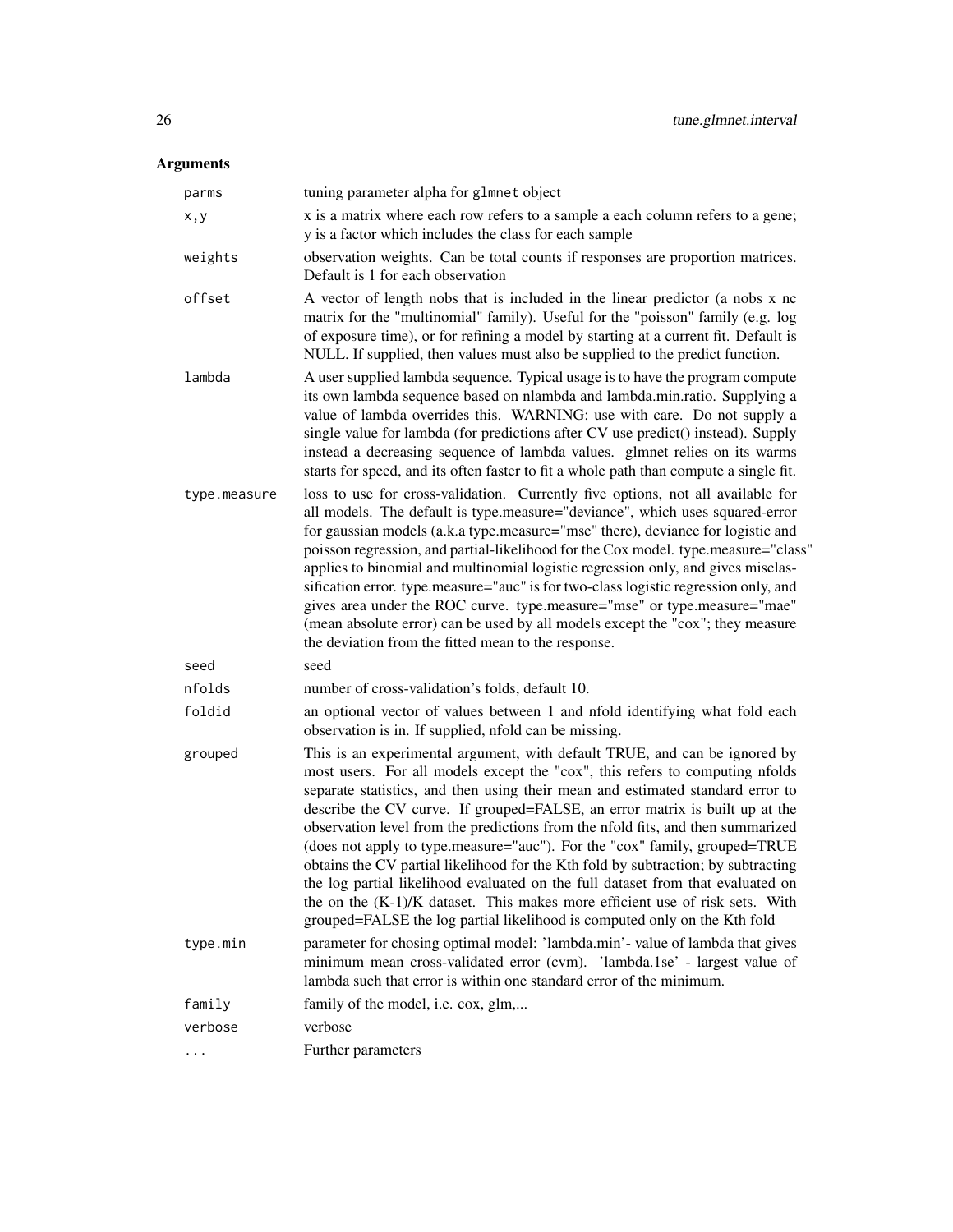# <span id="page-26-0"></span>Value

| g.val | minimal value of Q func on the interval defined by bounds. Here, q val is mini-<br>mum mean cross-validate d error (cvm) |
|-------|--------------------------------------------------------------------------------------------------------------------------|
| model | model list                                                                                                               |
|       | • alpha - optimal alpha                                                                                                  |
|       | • lambda - optimal lambda                                                                                                |
|       | • nfolds - cross-validation's folds                                                                                      |
|       | • cvreg - cv.glmnet object for optimal alpha                                                                             |
|       | • fit - glmnet object for optimal alpha and optimal lambda                                                               |

# Author(s)

Natalia Becker natalia.becker at dkfz.de

#### References

Sill M., Hielscher T., Becker N. and Zucknick M. (2014), *c060: Extended Inference with Lasso and Elastic-Net Regularized Cox and Generalized Linear Models, Journal of Statistical Software, Volume 62(5), pages 1–22.* <http://www.jstatsoft.org/v62/i05/>

# See Also

[epsgo](#page-6-1)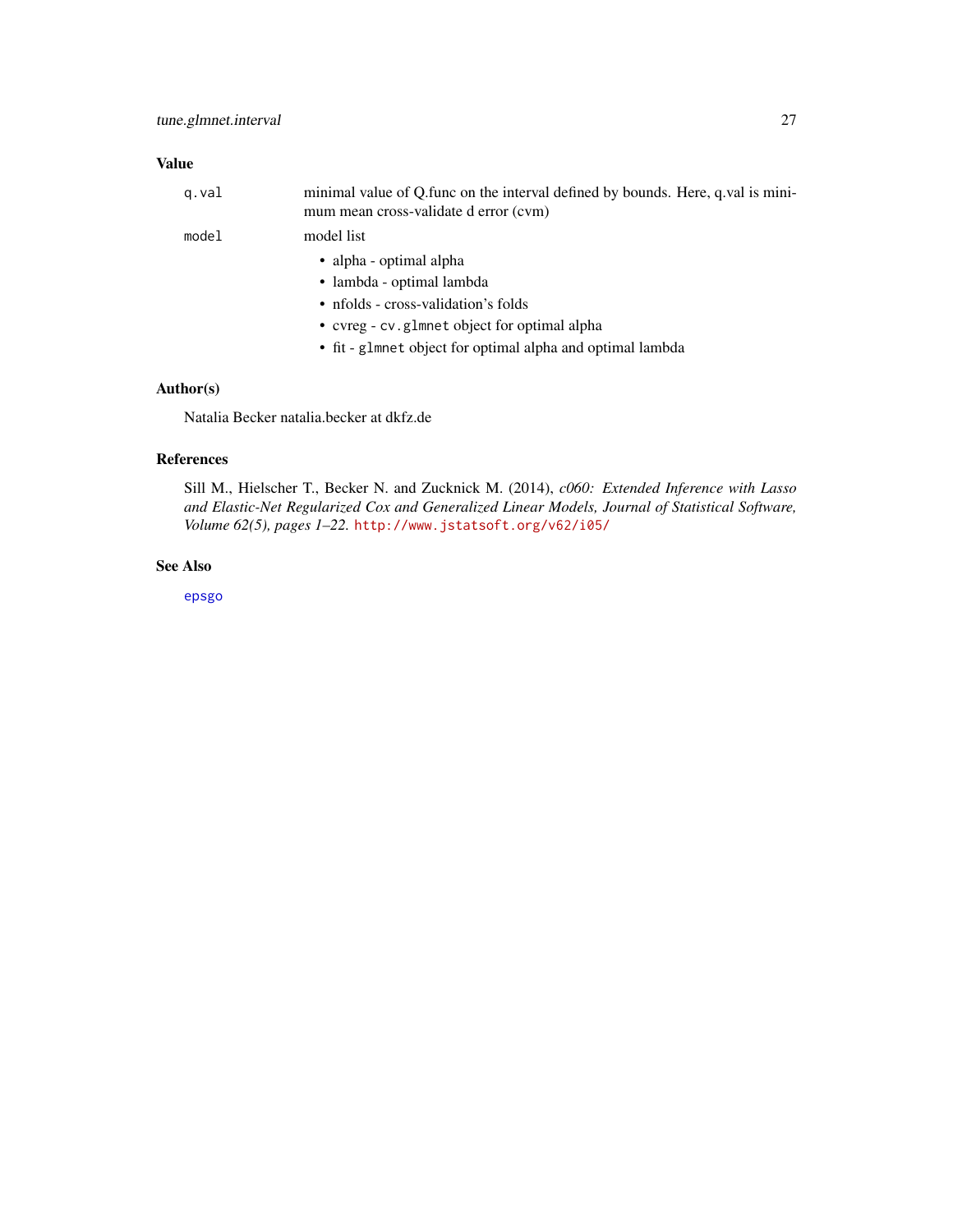# <span id="page-27-0"></span>**Index**

∗Topic classification aggregation.auc , [2](#page-1-0) ∗Topic coefficient path Plot.coef.glmnet , [13](#page-12-0) ∗Topic graphs epsgo , [7](#page-6-0) ∗Topic iteration balancedFolds , [4](#page-3-0) epsgo , [7](#page-6-0) tune.glmnet.interval , [25](#page-24-0) ∗Topic models aggregation.auc , [2](#page-1-0) balancedFolds , [4](#page-3-0) complexity.glmnet , [5](#page-4-0) epsgo , [7](#page-6-0) fit.glmnet , [11](#page-10-0) PLL.coxnet, [12](#page-11-0) Plot.peperr.curves , [14](#page-13-0) predictProb.coxnet , [18](#page-17-0) predictProb.glmnet , [19](#page-18-0) tune.glmnet.interval, [25](#page-24-0) ∗Topic multivariate balancedFolds , [4](#page-3-0) epsgo , [7](#page-6-0) tune.glmnet.interval , [25](#page-24-0) ∗Topic optimize balancedFolds , [4](#page-3-0) epsgo , [7](#page-6-0) tune.glmnet.interval, [25](#page-24-0) ∗Topic penalized regression complexity.glmnet , [5](#page-4-0) fit.glmnet , [11](#page-10-0) PLL.coxnet, [12](#page-11-0) predictProb.coxnet , [18](#page-17-0) predictProb.glmnet , [19](#page-18-0) ∗Topic plot plot.sum.intsearch , [17](#page-16-0) ∗Topic regression aggregation.auc , [2](#page-1-0)

Plot.peperr.curves , [14](#page-13-0) ∗Topic stability selection plot.stabpath , [15](#page-14-0) stabpath , [20](#page-19-0) stabsel , [22](#page-21-0) ∗Topic summary summary.intsearch , [24](#page-23-0) ∗Topic survival PLL.coxnet, [12](#page-11-0) Plot.peperr.curves, [14](#page-13-0) predictProb.coxnet, [18](#page-17-0) predictProb.glmnet , [19](#page-18-0) ∗Topic system coef.sum.intsearch , [5](#page-4-0) aggregation.auc , [2](#page-1-0) balancedFolds , [4](#page-3-0) balancedFolds *(*balancedFolds *)* , [4](#page-3-0) coef.sum.intsearch, [5](#page-4-0) complexity.glmnet , [5](#page-4-0) cv.glmnet , *[6](#page-5-0)* EPSGO , *[4](#page-3-0) , [5](#page-4-0)* , *[18](#page-17-0)* , *[25](#page-24-0)* epsgo , [7](#page-6-0) , *[25](#page-24-0)* , *[27](#page-26-0)* fit.glmnet, [11](#page-10-0) glmnet , *[12](#page-11-0)* , *[19](#page-18-0) [–21](#page-20-0)* peperr , *[3](#page-2-0)* , *[6](#page-5-0)* , *[12](#page-11-0)* , *[15](#page-14-0)* , *[19](#page-18-0) , [20](#page-19-0)* PLL.coxnet, [12](#page-11-0) Plot.coef.glmnet , [13](#page-12-0) Plot.peperr.curves , [14](#page-13-0) plot.stabpath , [15](#page-14-0) , *[21](#page-20-0)* , *[24](#page-23-0)* plot.sum.intsearch , *[5](#page-4-0)* , [17](#page-16-0) , *[25](#page-24-0)* predictProb.coxnet , [18](#page-17-0) , *[20](#page-19-0)* predictProb.glmnet , *[19](#page-18-0)* , [19](#page-18-0)

stabpath , *[17](#page-16-0)* , [20](#page-19-0) , *[24](#page-23-0)*